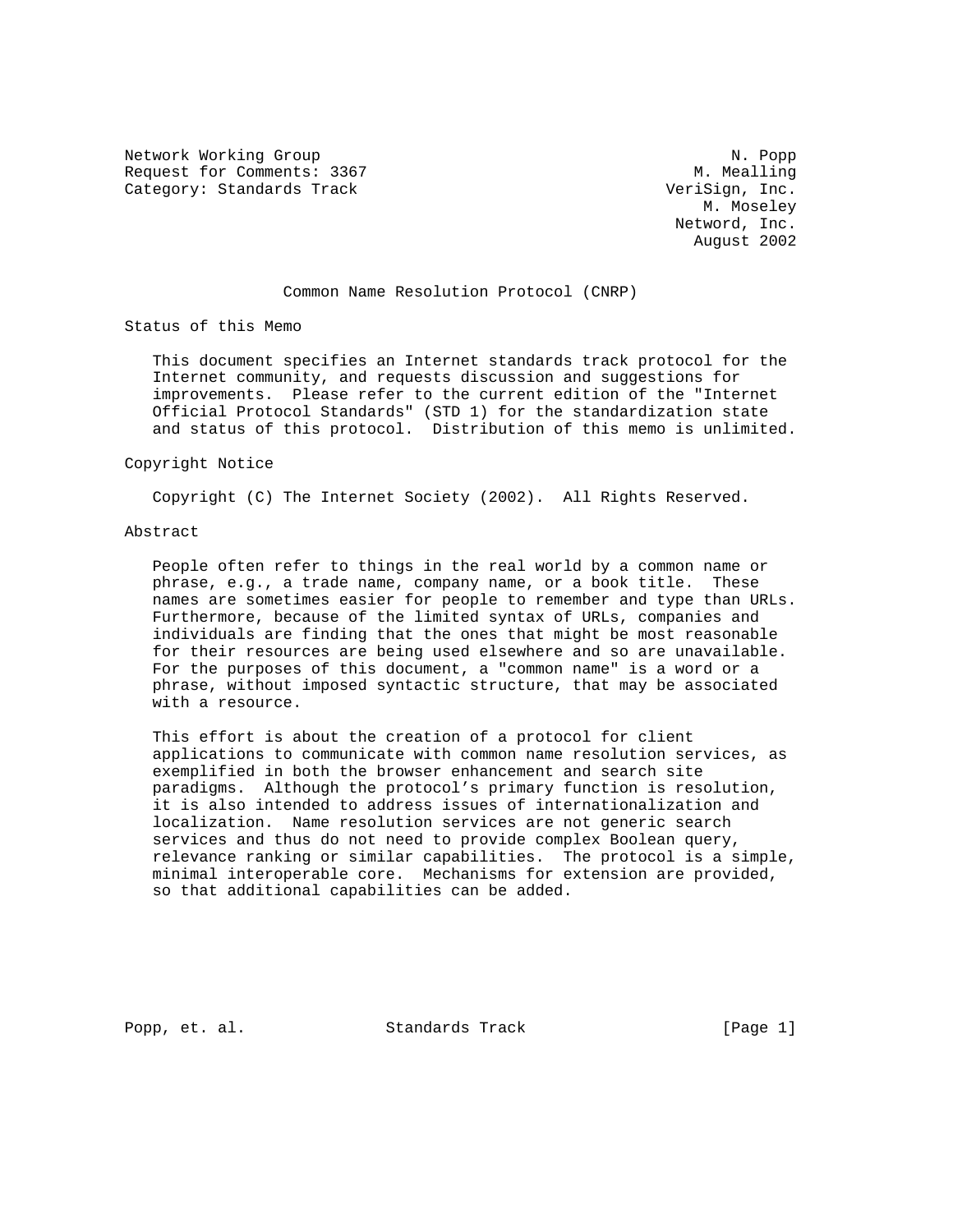Table of Contents

| 1.    |                                                           | $\mathbf{3}$    |
|-------|-----------------------------------------------------------|-----------------|
| 2.    |                                                           | $\overline{4}$  |
| 2.1   |                                                           | $\overline{4}$  |
| 2.2   |                                                           | $\overline{4}$  |
| 2.3   | Uniform Resource Identifiers                              | 5               |
| 3.    |                                                           | 5               |
| 3.1   | Services, Servers, Datasets and Referrals                 | 5               |
| 3.2   |                                                           | 5               |
| 3.3   |                                                           | $\overline{6}$  |
| 3.4   |                                                           | $6\overline{6}$ |
| 3.5   |                                                           | 7               |
| 3.6   |                                                           | 7               |
| 4.    |                                                           | 8               |
| 4.1   |                                                           | 8               |
| 4.1.1 |                                                           | 8               |
| 4.1.2 | Abstract and custom properties                            | $\overline{9}$  |
| 4.1.3 |                                                           |                 |
| 4.1.4 | Common name string encoding and equivalence rules 11      |                 |
| 4.2   |                                                           |                 |
| 4.2.1 |                                                           |                 |
|       | 4.2.1.1 Logical operations within a Query 12              |                 |
| 4.2.2 |                                                           |                 |
|       |                                                           |                 |
|       |                                                           |                 |
|       |                                                           |                 |
|       |                                                           |                 |
|       |                                                           |                 |
|       | 4.2.4.1 Status of CNRP, Not the Transport 19              |                 |
|       | $4.2.4.2$ Codes and Description 19                        |                 |
|       |                                                           |                 |
|       |                                                           |                 |
| 4.2.5 |                                                           |                 |
|       | 4.2.5.1 Loop Detection and Dataset Handling in Servers 22 |                 |
| 4.2.6 | Discoverability: ServiceQuery and Schema 24               |                 |
| 5.    |                                                           |                 |
| б.    |                                                           |                 |
| 6.1   | Service Description Request 28                            |                 |
| 6.2   | Sending A Query and Getting A Response 29                 |                 |
| 7.    |                                                           |                 |
| 7.1   |                                                           |                 |
| 7.2   |                                                           |                 |
| 8.    | Registration: application/cnrp+xml 31                     |                 |
| 9.    | Security Considerations 32                                |                 |
| 10.   | IANA Considerations 32                                    |                 |
|       |                                                           |                 |

Popp, et. al. Standards Track [Page 2]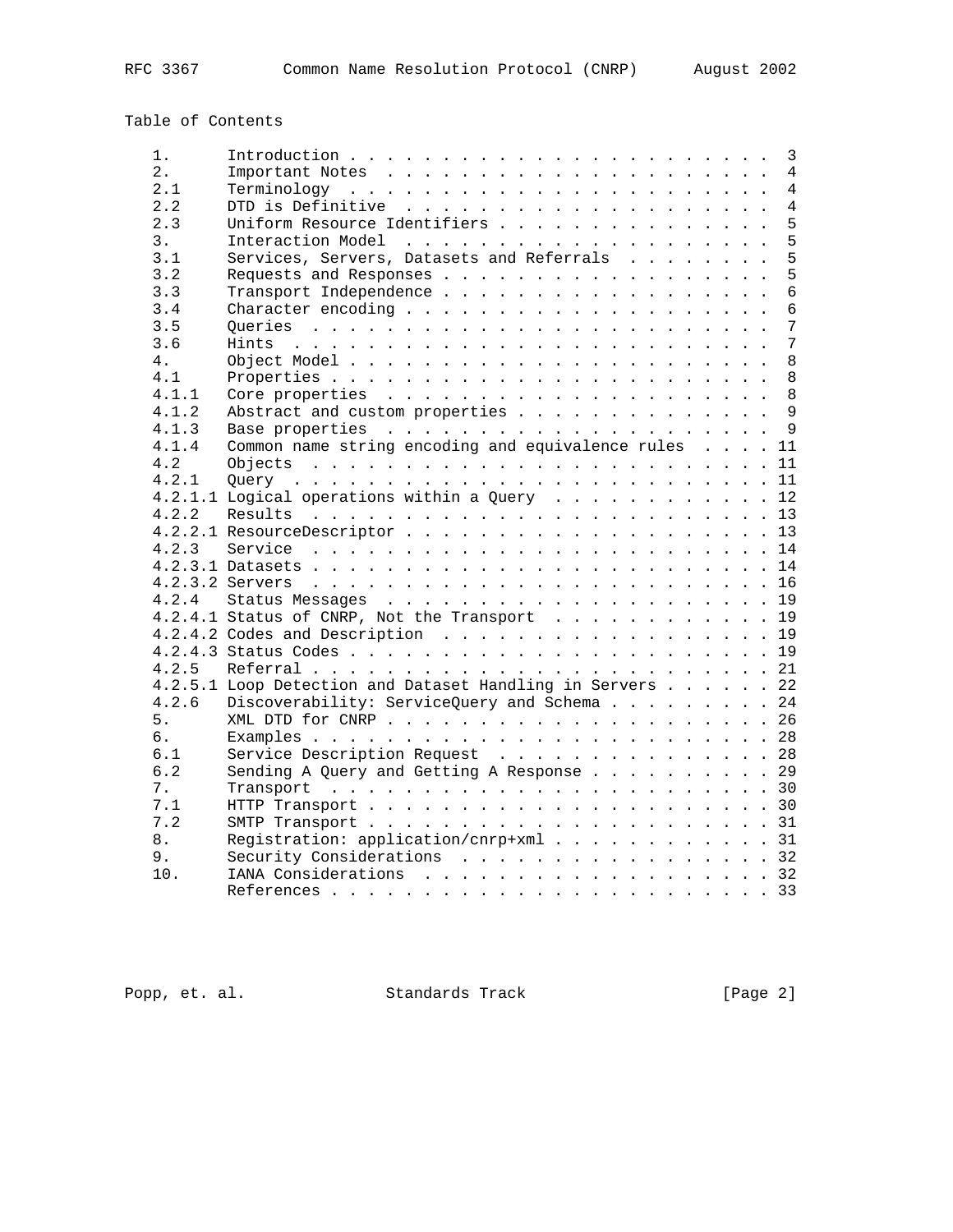| Α.             | Appendix A: Well Known Property and Type Registration |
|----------------|-------------------------------------------------------|
|                |                                                       |
| A. 1           |                                                       |
| A. 2           |                                                       |
| <b>B.</b>      |                                                       |
| B.1            | Level 1 (Informative) Codes 37                        |
| R 2            | Level 2 (Success) Codes $\ldots$ , 38                 |
| B.3            | Level 3 (Partial Success) Codes 38                    |
| R <sub>4</sub> | Level 4 (Transient Failure) Codes 40                  |
| B.5            | Level 5 (Permanent Failures) Codes 40                 |
|                |                                                       |
|                | Full Copyright Statement 42                           |

# 1. Introduction

 Services are arising that offer a mapping from common names to Internet resources (e.g., as identified by a URI). These services often resolve common name categories such as company names, trade names, or common keywords. Thus, such a resolution service may operate in one or a small number of categories or domains, or may expect the client to limit the resolution scope to a limited number of categories or domains. For example, the phrase "Internet Engineering Task Force" is a common name in the "organization" category, as is "Moby Dick" in the book category.

 Two classes of clients of such services are being built, browser improvements and web accessible front-end services. Browser enhancements modify the "open" or "address" field of a browser so that a common name can be entered instead of a URL. Internet search sites integrate common name resolution services as a complement to search. In both cases, these may be clients of back-end resolution services. In the browser case, the browser must talk to a service that will resolve the common name. The search sites are accessed via a browser. In some cases, the search site may also be the back-end resolution service, but in others, the search site is a front-end to a collection of back-end services.

 This effort is about the creation of a protocol for client applications to communicate with common name resolution services, as exemplified in both the browser enhancement and search site paradigms. Name resolution services are not generic search services and thus do not need to provide complex Boolean query, relevance ranking or similar capabilities. The protocol is a simple, minimal interoperable core. Mechanisms for extension are provided, so that additional capabilities can be added.

Popp, et. al. Standards Track [Page 3]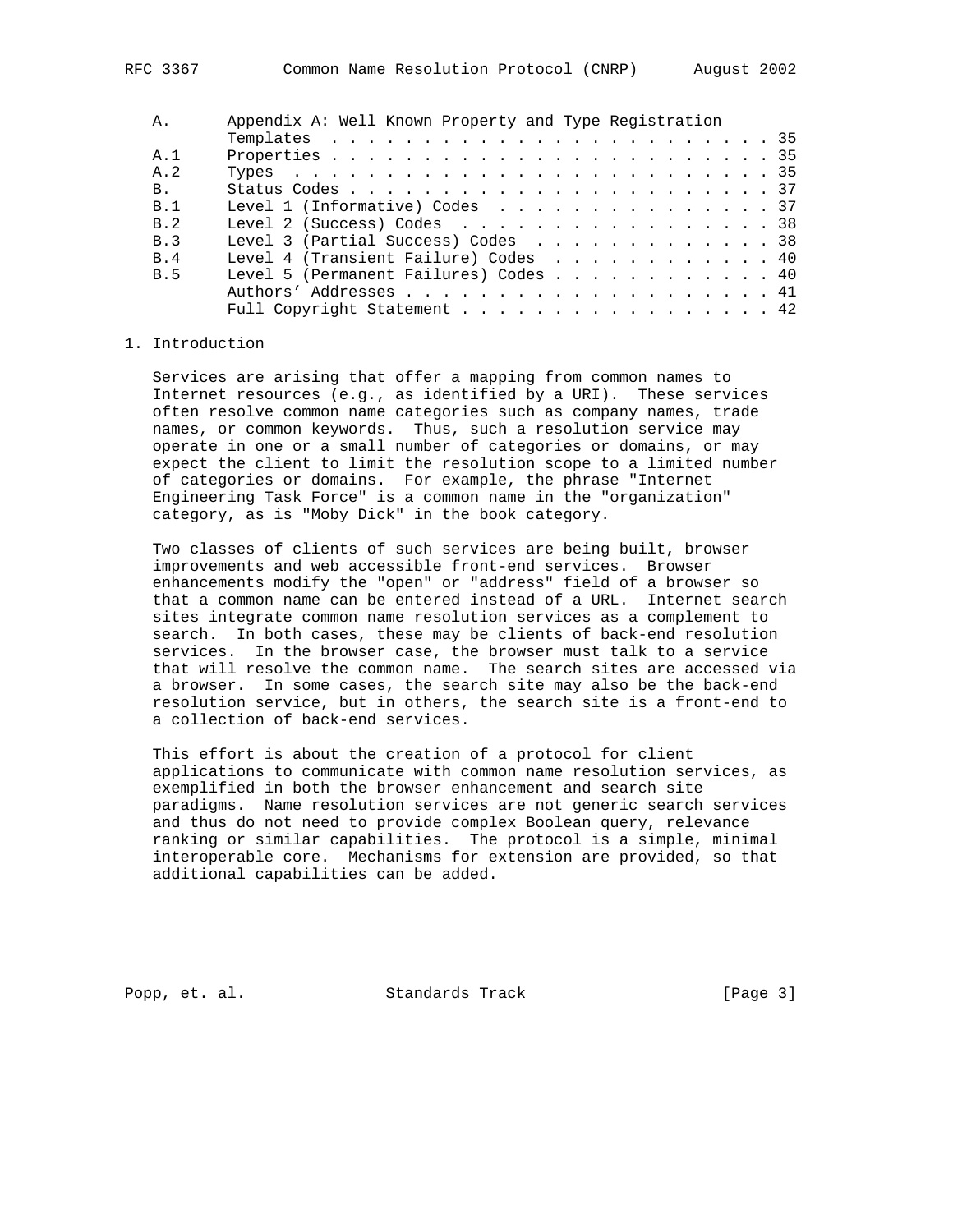Several other issues, while of importance to the deployment of common name resolution services, are outside of the resolution protocol itself and are not in the initial scope of the proposed effort. These include discovery and selection of resolution service providers, administration of resolution services, name registration, name ownership, and methods for creating, identifying or insuring unique common names.

 For the purposes of this document, a "common name" is a word or a phrase, without imposed syntactic structure, that may be associated with a resource. These common names will be used primarily by humans, as opposed to machine agents. A common name "resolution service" handles these associations between common names and data (resources, information about resources, pointers to locations, etc.). A single common name may be associated with different data records, and more than one resolution service is expected to exist. Any common name may be used in any resolution service.

 Common names are not URIs (Uniform Resource Identifiers) in that they lack the syntactic structure imposed by URIs; furthermore, unlike URNs, there is no requirement of uniqueness or persistence of the association between a common name and a resource. (Note: common names may be expressed in a URI, the syntax for which is described in RFC 3368 [9].)

 This document will define a protocol for the parameterized resolution necessary to make common names useful. "Resolution" is defined as the retrieval of data associated (a priori) with descriptors that match the input request. "Parameterized" means the ability to have a multi-property descriptor. Descriptors are not required to provide unique identification, therefore 0 or more records may be returned to meet a specific input query.

- 2. Important Notes
- 2.1 Terminology

 The key words "MUST", "MUST NOT", "REQUIRED", "SHALL", "SHALL NOT", "SHOULD", "SHOULD NOT", "RECOMMENDED", "MAY", and "OPTIONAL" in this document are to be interpreted as described in RFC 2119 [7].

# 2.2 DTD is Definitive

 The descriptive portions of this document contain pieces of XML that are \*illustrative examples only\*. Section 5 of this document contains the XML DTD for CNRP, which is definitive. If any discrepancies are found, the DTD wins.

Popp, et. al. Standards Track [Page 4]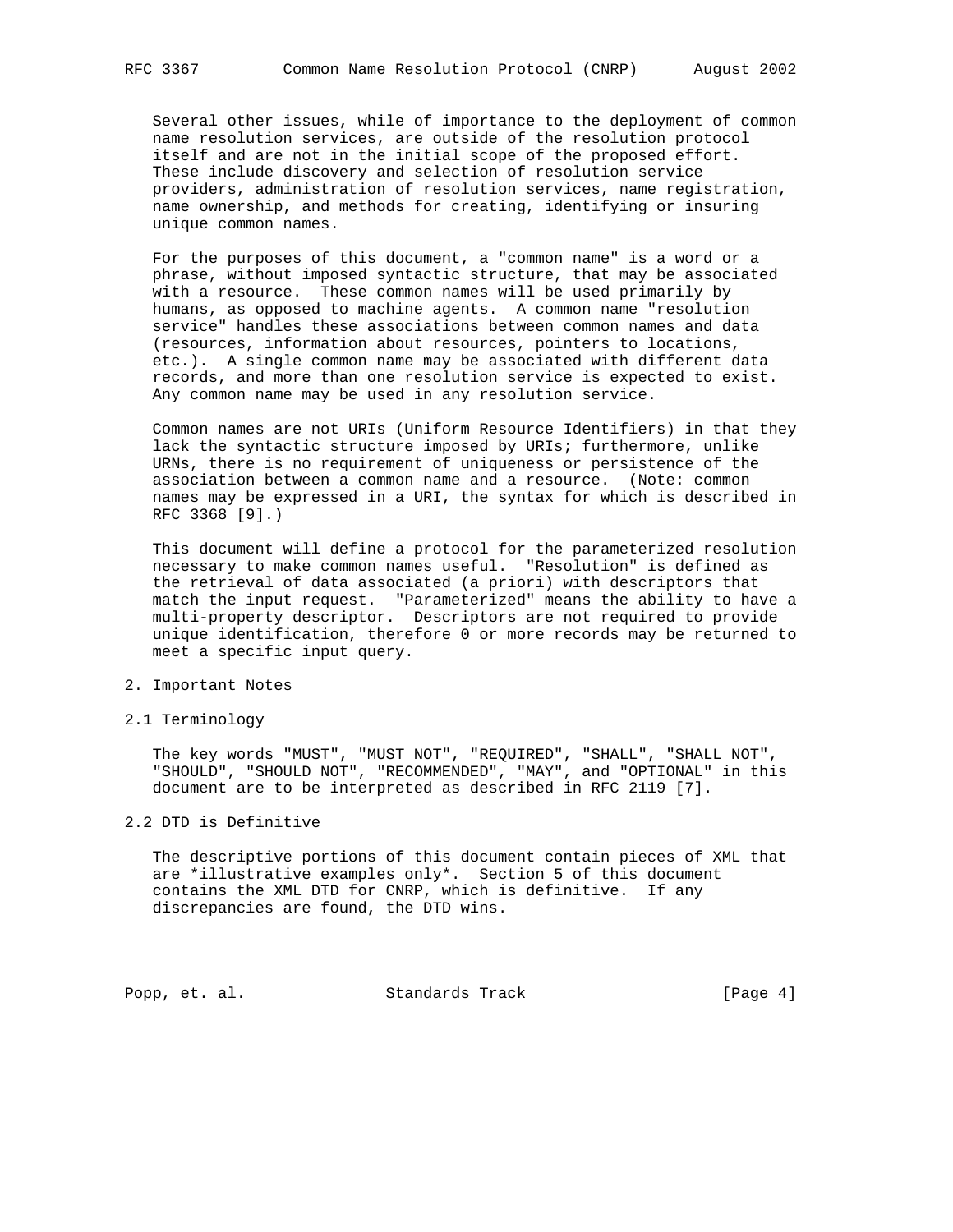2.3 Uniform Resource Identifiers

 All URIs used within the CNRP protocol MUST adhere to the 'absoluteURI' production found in the ABNF of [3]. CNRP does not define the semantics of a Base and therefore is not capable of expressing the 'URI-Reference' production.

- 3. Interaction Model
- 3.1 Services, Servers, Datasets and Referrals

 CNRP assumes a particular interaction model where a generalized "service" provides common name resolution at one or more actual "servers". If the data contained in all its servers is identical (mirrors), the service need not identify any particular subset of data. If, however, the service provides different collections of data through different servers (e.g., subsets, specialized collections, etc.), it SHOULD indicate what subsets of its data that each server offers. This is done by using URIs to uniquely disambiguate one dataset from another. If the service offers a copy of a collection of data on agreement with a foreign service, the foreign service SHOULD provide a dataset URI to allow the collection to be identified as related to its own offerings.

 CNRP supports the concept of referrals. This is where a server can know that another Service exists, within the same Service or elsewhere, that can provide further answers to a particular query but decides to forward that fact onto the client instead of chaining the query for the client. A referral is sent along with the rest of the results from a server (if any). Referrals to a service SHOULD indicate the particular dataseturi that triggered the referral, if it is known. See Section 4.2.5 for details on referrals and loop detection.

3.2 Requests and Responses

 The protocol consists of a simple request/response mechanism. A client sends one of a few types of requests to a server which responds with the results of that request. All requests and responses are encoded with XML [8] using the DTD found in Section 5. There are two types of requests. One is a general query for a common-name. The other is a request for an object that describes the service and its capabilities. There is only one type of response which is a set of results. Results can contain actual result items, referrals and/or status messages.

Popp, et. al. Standards Track [Page 5]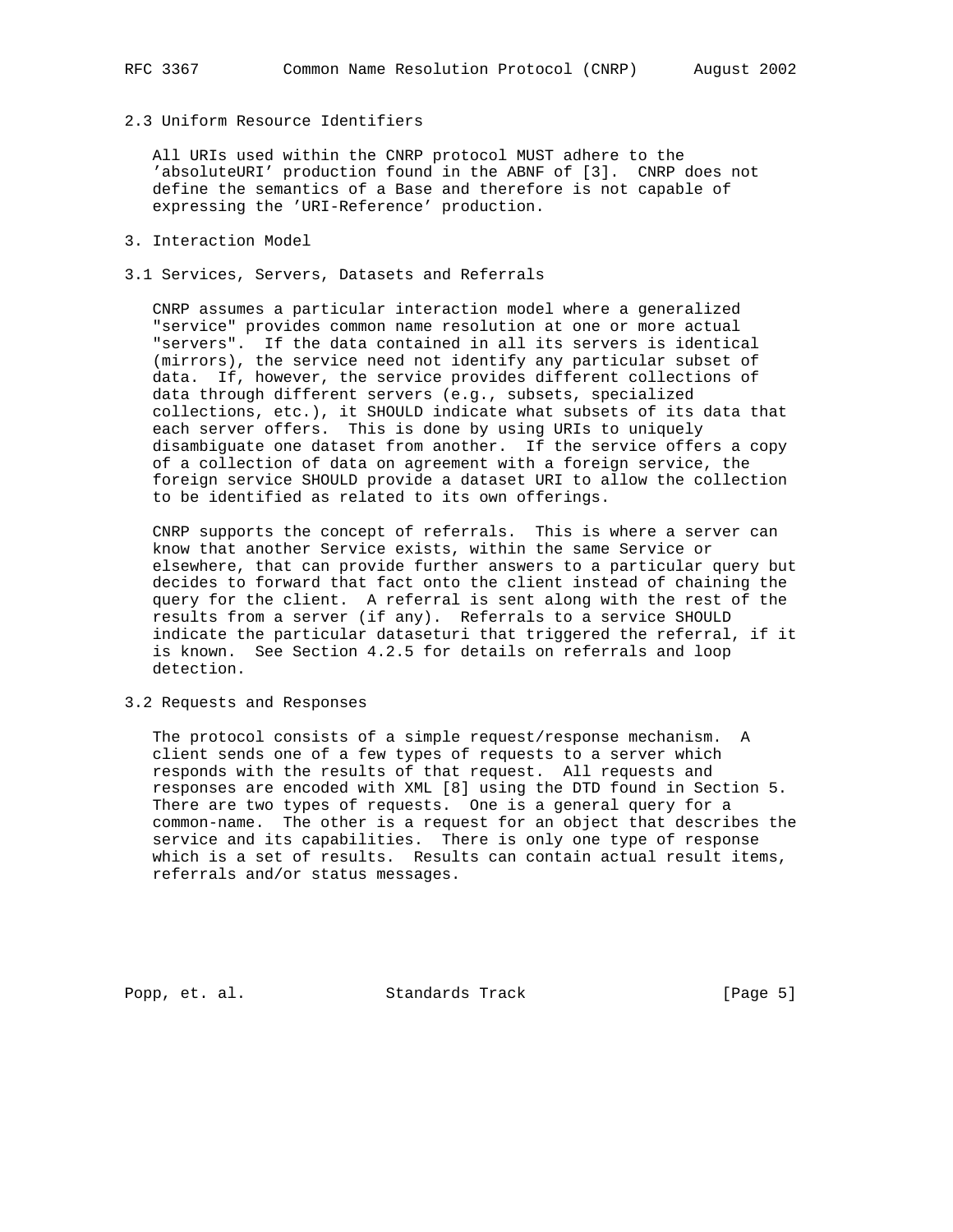# 3.3 Transport Independence

 CNRP is completely encapsulated within its XML definition, and is therefore transport-independent in its specification. However, clients need to have a clearly defined means of bootstrapping a connection with a server.

 It is possible to define special-purpose applications that use CNRP but which never need the HTTP bootstrapping method outlined below; those applications MUST define how to find the appropriate server/port/protocol. CNRP servers dedicated to those applications may provide service only on the ports/transport protocols defined by the application.

 All other (generic) CNRP clients and servers MUST support the HTTP (Section 7.1) transport on the default CNRP port of 1096.

 Note that a particular service may choose to change to a different transport or port via statements within a CNRP service description request, but with initial contacts between a client and a server being over HTTP on port 1096. For a short explanation of how CNRP employs HTTP, see Section 7.1 of this document. If other transports are used, they MUST be handled over a port other than the default CNRP port.

- 3.4 Character Encoding
	- To guarantee interoperability, the following provisions apply:
	- o XML queries and responses MUST be encoded as UTF-8.

 Note: As in any XML document, numeric character references may be used.

 o The encoding of characters in the CNRP URI is based on UTF-8; for details, please see [9].

 Any interfaces electing to present/accept protocol elements in other representations are responsible for accurate transcoding for use in CNRP protocol elements, per the above provisions.

Popp, et. al. Standards Track [Page 6]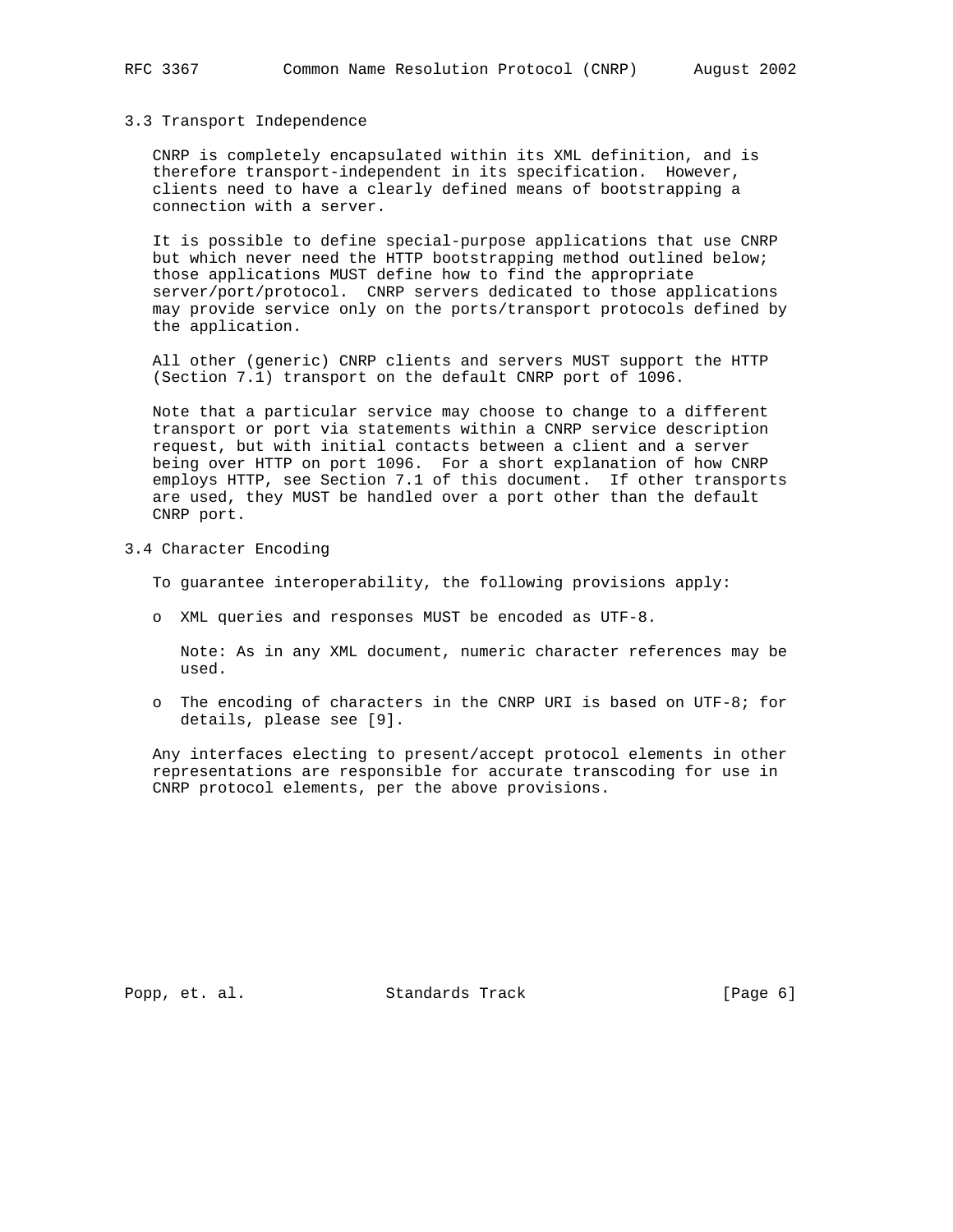# 3.5 Queries

 Queries are sent by the client to the server. There are two types of queries.

- 1. A 'special' initial query that establishes the schema for a particular CNRP database and communicates that to the client. The CNRP client will send this query, and in turn receive an XML document defining the query properties that the database supports. (In CNRP, XML [8] is used to define and express all objects.) This query is called the 'servicequery' in the DTD. In the case where a client does not know anything about the Service, the client MAY assume that it can at least issue the request via HTTP.
- 2. A 'standard' query, which is the submission of the CNRP search string to the database. The query will conform to the schema that MAY have been previously retrieved from the service.

 There will be a set of query properties, listed below, treated as hints by the server. Note: a CNRP database will accept any correctly encoded CNRP query property; the extent to which a query result is responsive to those properties is a service differentiator. The base properties that are always supported are common name, language, geography, category, and range (start and length of the result set). CNRP allows database service providers to create unique data types and expose them to any CNRP client via the CNRP schema XML documents.

# 3.6 Hints

 A hint is an assertion by the user about himself, herself or itself and the context in which he/she/it is operating. There is no data type 'hint'; a hint is expressed within the structure of the query itself and is limited or enabled by the richness of the defined query namespace. In effect, a query and any property within it is a hint.

 For example, the "language" property can be given as a hint in a query; this may be used to order search results. If one wants results first in US English followed by European French and finally South American Spanish, the following can be included in the query:

 <property name="language" type="rfc1766">en-US</property> <property name="language" type="rfc1766">fr-FR</property> <property name="language" type="rfc1766">sp-MX</property>

Popp, et. al. Standards Track [Page 7]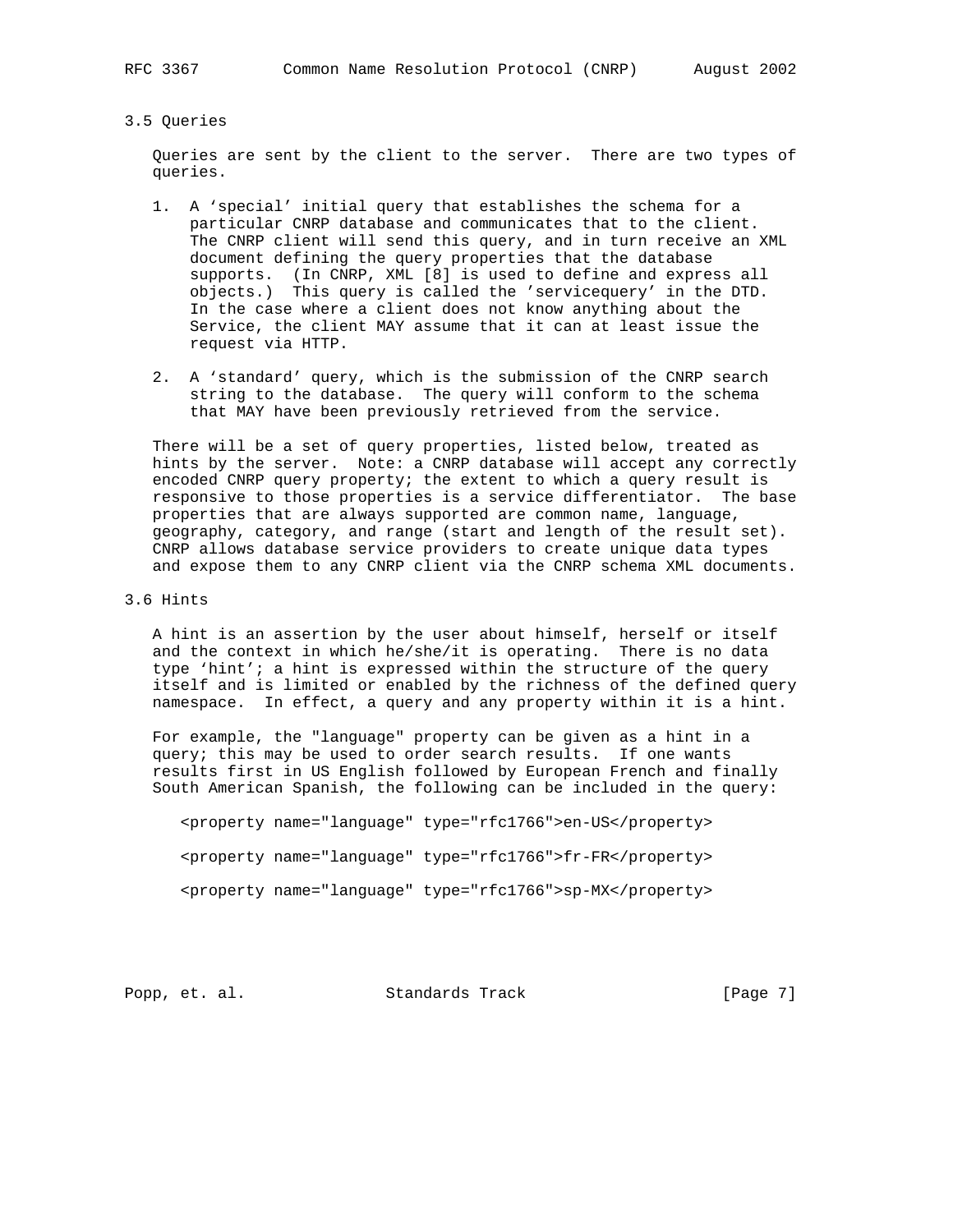Note that the property statements say nothing about whether the language is primary, secondary, etc. In this example, the ordering of the statement controls that--the first statement, being first, means that US English is the primary language. The second statement specifies the second region/language, and so on. \*But this is only an example.\* The extent to which hints are supported (or not) is a service differentiator.

 The fact that a hint exists does not mean that a CNRP database must respond to it. This best-effort approach is similar to relevance ranking in a search engine (high precision, low recall); hints are similar to a search engine's selection criteria. CNRP services will attempt to return the results "closest" to the selection criteria. This is quite different from a SQL database approach where a SQL query returns the entire results set and each result in the set must match all the requirements expressed by the qualifier (the SQL WHERE clause).

- 4. Object Model
- 4.1 Properties

 In CNRP, objects are property lists. A property is a named attribute. A property also has a well-defined type. Some properties can be part of the query or the results list or both. For simplicity, CNRP is limiting property values to string values.

4.1.1 Core Properties

 CNRP introduces a set of core properties. Core properties are the minimal set of properties that all CNRP services MUST support in order to reach CNRP compliance. Hence, the core properties define the level of interoperability between all CNRP services. The core properties are:

- 1. CommonName: the common name associated with a resource.
- 2. ID: an opaque string that serves as a unique identifier for a result from a Service (typically a database ID). The ID is not globally unique, nor necessarily persistent (e.g., between queries at a given Service).
- 3. resourceURI: An 'absoluteURI' as defined in the collected ABNF found in RFC 2396 [3].
- 4. description: A free text description of the resource.

Popp, et. al. Standards Track [Page 8]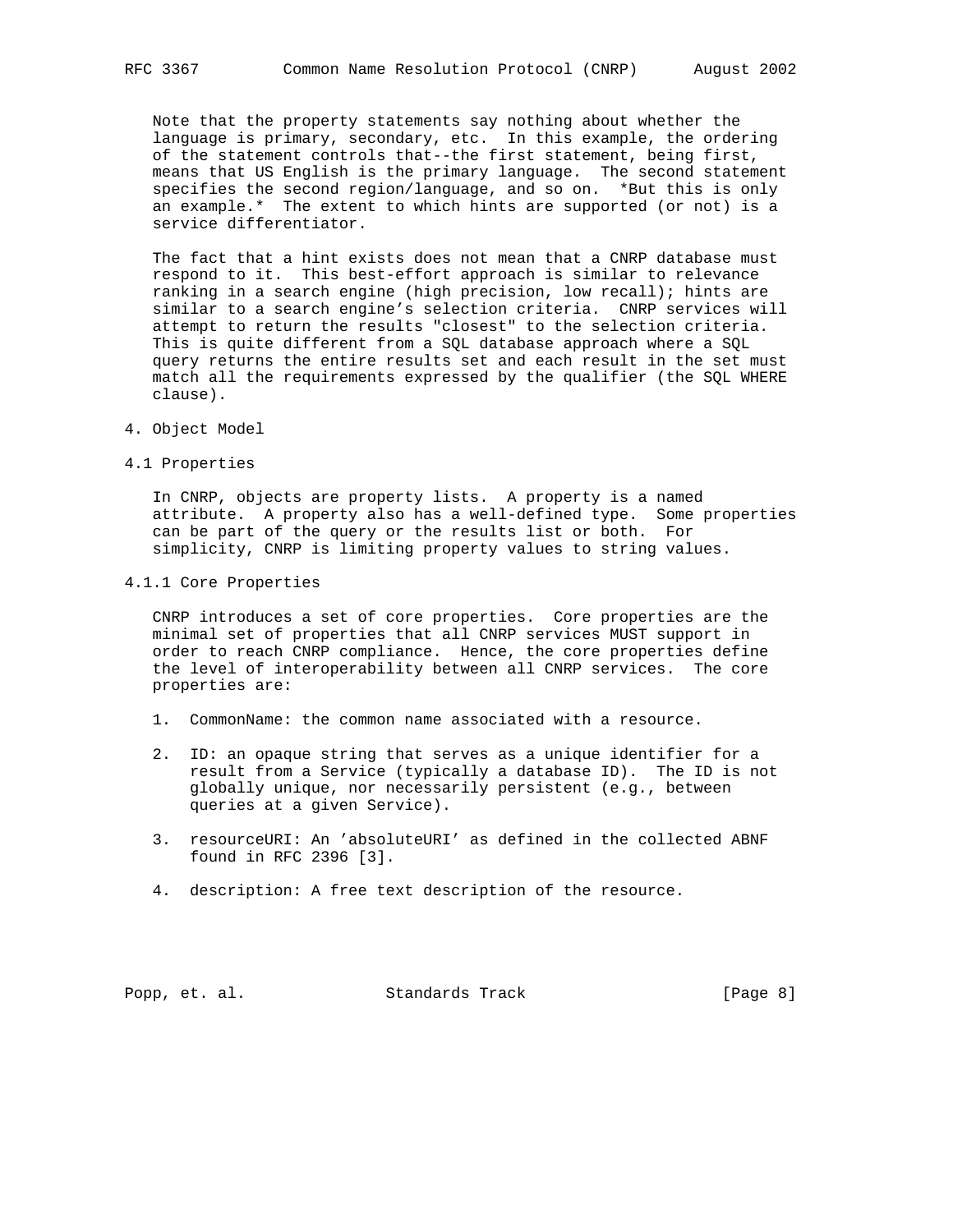# 4.1.2 Abstract and Custom Properties

 In addition to core properties, CNRP introduces the notion of abstract properties. The abstract property element provides schema extensibility beyond the core properties. The notion of abstract property is extremely important in CNRP since it enables a wider range of CNRP based services than those based on the core properties.

 To create concrete custom properties, a CNRP service must define a property name and a property type. Therefore, there are really two ways to create a custom property. The first way is to create a new property name and define at least one type for it. Another way is to extend an existing property by defining a new type. The "geography" property discussed in the next section is an example of a multi-type property. Note that a type is only applicable to the property it is defined for. If a new property is defined, a new type MUST be defined even though the value set for that type may be identical to an existing type for an existing property. In other words, types are scoped to a given property. Custom properties MUST be registered with IANA. Details about the registration process for new properties can be found in Section 10.

 For example, let us assume that a CNRP service specialized on online books would like to introduce the ISBN property of type "number". This property would encapsulate the ISBN number of the book online and would have he following XML representation:

<property name="isbn" type="number">92347231</property>

# 4.1.3 Base Properties

 Illustrating the use of abstract property to extend the core schema, CNRP also defines a set of custom properties called base properties. In order to keep the requirements extremely simple, these properties are not mandatory to implement to reach CNRP compliance. Although, these properties are not required, it is expected that many services, especially large ones, will implement them. An equally important goal for introducing additional properties is to provide a results filtering mechanism. This is a requirement for large namespaces that contain several million names.

Popp, et. al. Standards Track [Page 9]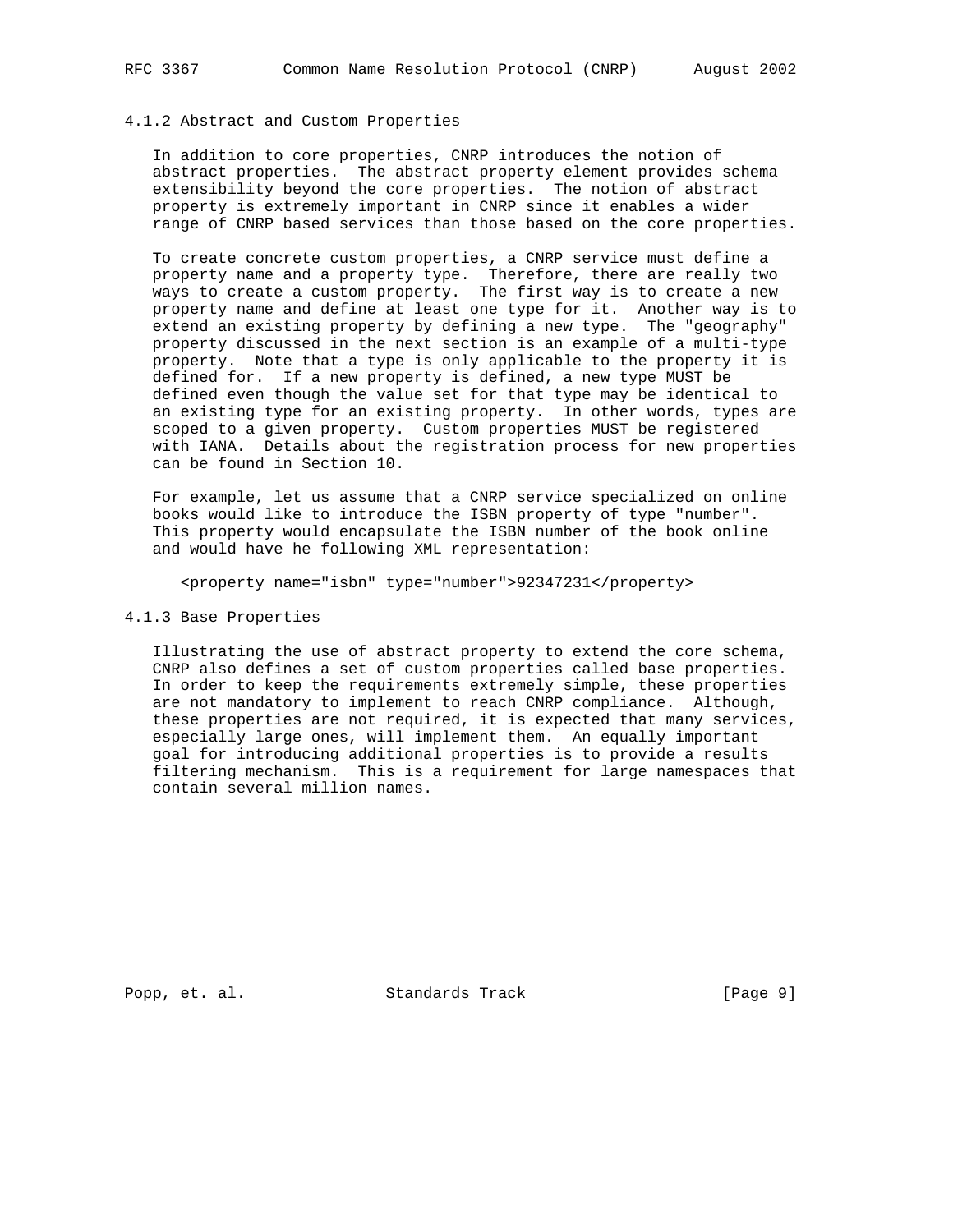The base properties and their types are defined in Appendix A but listed here for clarity:

- o Language: The language associated with a resource. The default type of this property is 'RFC1766' and the vocabulary is drawn from the list of languages in RFC 1766 [4]. If RFC 1766 is updated, then the values listed in the updated version are also valid for this type.
- o Geography:

 The geographical region or location associated with a resource. Some of the possible types are listed below. See Appendix A for a complete list of types specified by this document.

- \* 'freeform': a free form expression for a geographical location (e.g., "palo alto in california").
- \* 'ISO3166-1': geographical region expressed using a standard country code as defined by ISO3166-1 (e.g., "US").
- \* 'ISO3166-2': value = a geographical region expressed using a standard region and country codes as defined by ISO3166-2 (e.g., "US-CA").
- \* 'lat-long': the latitude and longitude of a geographical location.
- o Category:

 The category associated with a resource. There are large numbers of possible types for this property. Two possible ones are:

- 1. 'freeform': a free form expression for a category (e.g., "movies").
- 2. 'NAICS': The North American Industry Code System.
- o Range:

 The range is a results set control property. The range property is used to specify the starting point and the length of a results set (e.g., I want 5 records starting at the 10th record). It should only ever have one type but, in the interest of extensibility and consistency, others can be created if there is a need. The default type is 'start-length' which takes the form of two integers separated by a dash. The first integer is the starting number and the second is the number of values to include.

Popp, et. al. Standards Track [Page 10]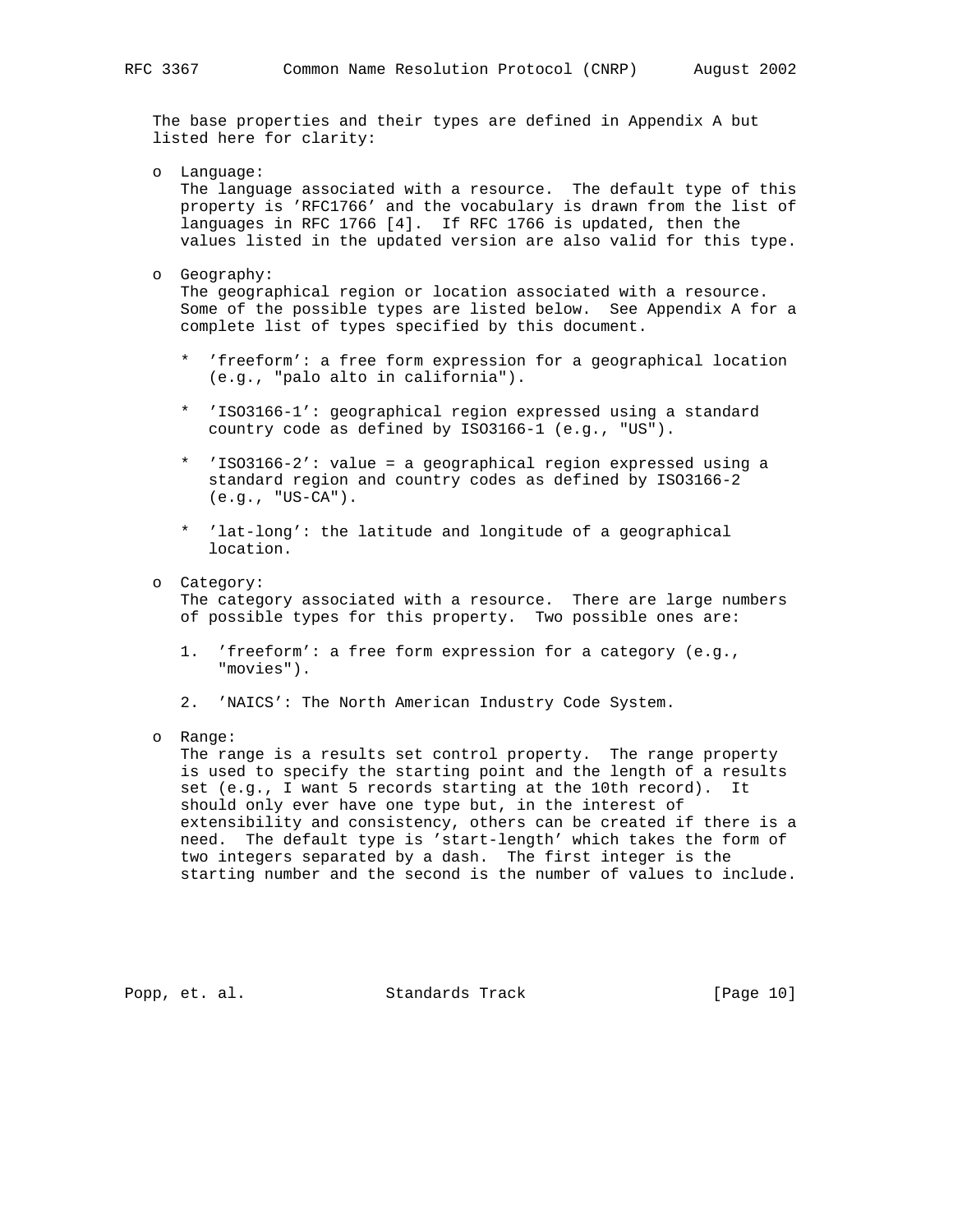o Dataseturi: An absoluteURI (as defined in [3] that identifies a defined set of Common Names and associated data.

 Note: For many properties the default "type" is "freeform". The free form type value is important because it allows very simple user interface where the user can enter a value in a text field. It is up to the service to interpret the value correctly and take advantage of it to increase the relevance of results (using specialized dictionaries for instance).

4.1.4 Common Name String Encoding and Equivalence Rules

 CNRP specifies that common name strings should be encoded using UTF- 8. CNRP does not specify any string equivalence rules for matching a common name in the query against a common name of a Resource. String equivalence rules are language and service dependent. They are specific to relevance ranking algorithms, hence treated as CNRP services. Consequently, string equivalence rules are not part of the CNRP protocol specification. For example, the query member:

#### <commonname>bmw</commonname>

 should be read as a selection criterion for a resource with a common name LIKE (similar to) the string "bmw" where the exact definition of the LIKE operator is intuitive, yet specific to the queried CNRP service.

 It is also important to note that XML treats whitespace as a special case in many situations. In some cases, it collapses whitespace into a single space. Both client and server Implementors are warned to reference the XML standard for the various ramifications of using whitespace in queries and/or results.

# 4.2 Objects

4.2.1 Query

 The Query object encapsulates all the query components such as CommonName, ID, and any properties. A Query cannot be empty. A Query must contain either one and only one common name, or one and only one ID. A Query can also contain the custom properties defined by a specific CNRP service.

Popp, et. al. Standards Track [Page 11]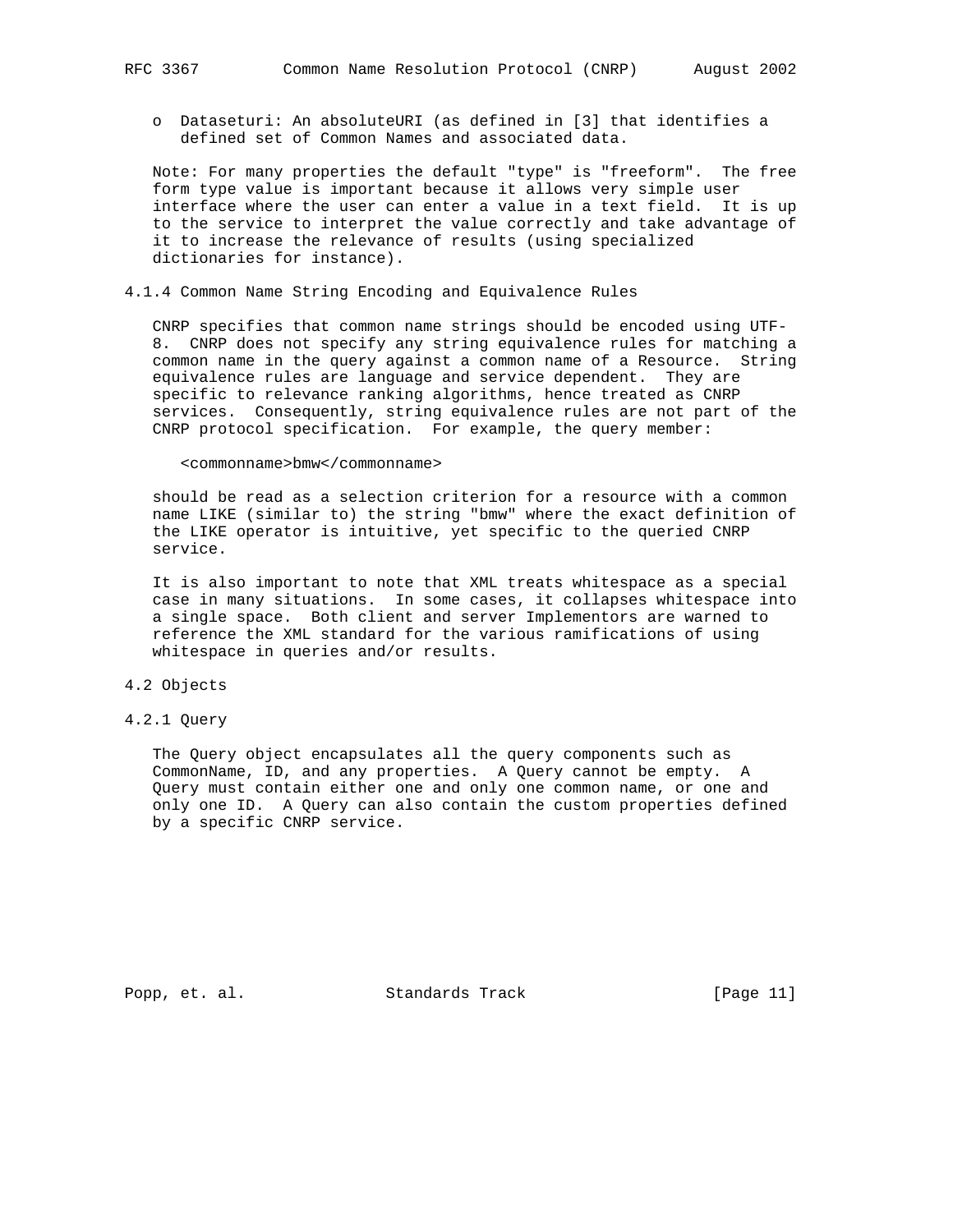For example, a query for the first 5 resources whose common name is like "bmw" would be expressed as:

<query>

```
 <commonname>bmw</commonname>
         <property name="range" type="start-length">1-5</property>
 </query>
```
4.2.1.1 Logical Operations Within a Query

 The Query syntax is extremely simple. CNRP does not extensively support Boolean logic operator such as OR, AND or NOT. However, there exist two implicit logical operations that can be expressed through the Query object and its properties. First, a query with multiple property-value pairs implicitly expresses an AND operation on the query terms. For instance, the CNRP query to request all the resources whose common name is like "bmw", AND whose language is "German" can be expressed as:

```
 <query>
      <commonname>bmw</commonname>
      <property name="language" type="rfc1766">
         de-DE
      </property>
 </query>
```
 Note however, that because the server is only trying to best match the Query criteria, there is no guarantee that all or any of the resources in the results match both requirements.

 In addition, CNRP allows the client to express a logical OR by specifying multiple values for the same property within the Query. For example, the logical expression:

property = value1 OR property = value2 OR property = valueN

Will be expressed as:

 <property>value1</property> <property>value2</property> <property>valueN</property>

 So if there are different properties expressed, CNRP ANDs them; if there are multiples instances of the same property expressed, CNRP ORs them.

Popp, et. al. Standards Track [Page 12]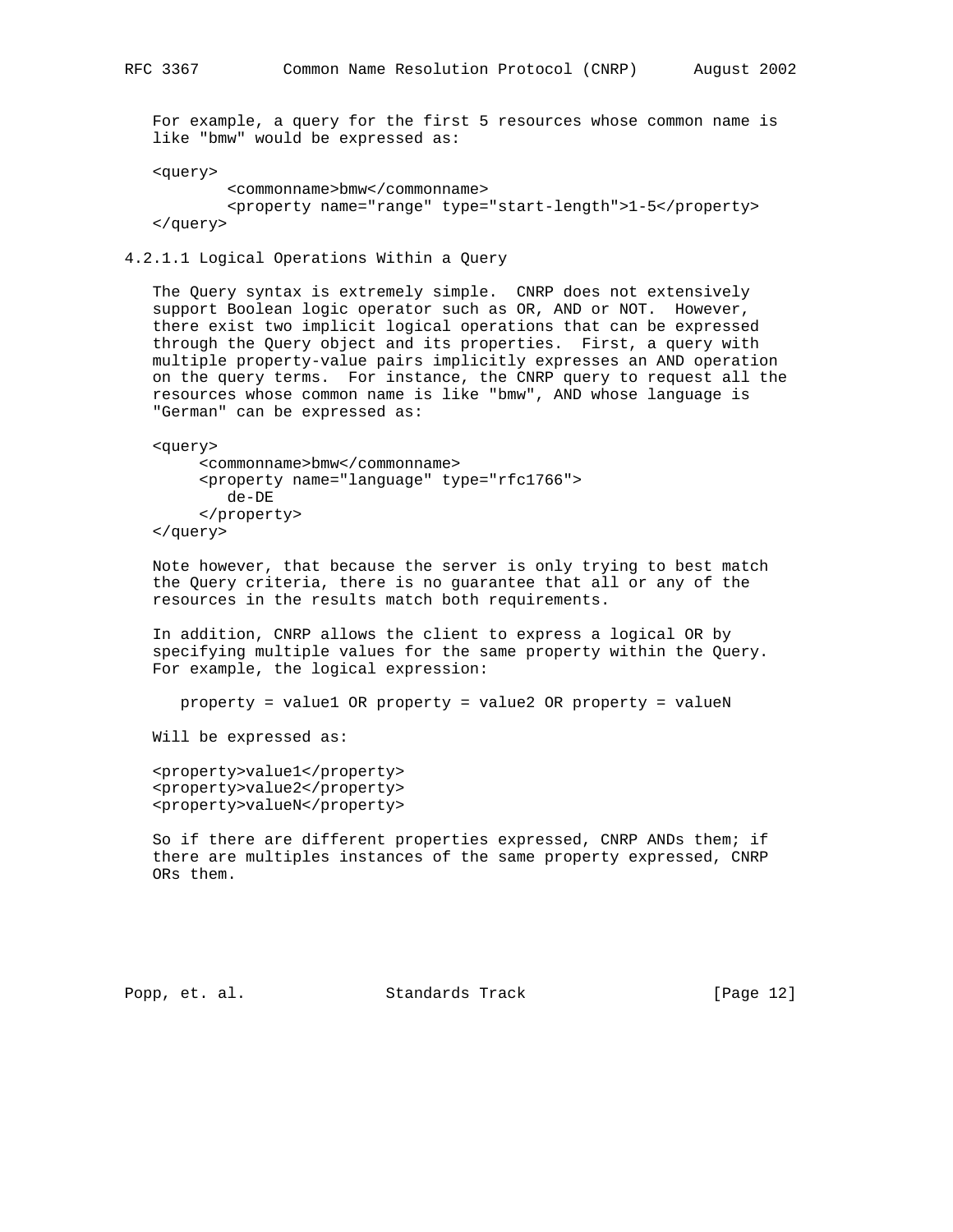It is important to underline that this form is only applicable to properties (with the exception of the CommonName itself which, even though it is a property, is the entire point of the query). In particular, logical OR operations on the common name are not supported. Note that the ordering or the property-value pairs in the query implies a precedence. As a consequence, CNRP also introduces one special string value: "\*". Not surprisingly, "\*" means all admissible values for the typed property. For example, the following query requests all the resources whose common name is like BMW and whose language is preferably in German or French or any other language.

<query>

 <commonname>bmw</commonname> <property name="language" type="rfc1766">de-DE</property> <property name="language" type="rfc1766">fr-FR</property> <property name="language" type="rfc1766">\*</property> </query>

#### 4.2.2 Results

 The results object is a container for CNRP results. The type of objects contained in Results can be: ResourceDescriptor, Error, Referral and Schema. Results from a CNRP service are ordered by decreasing relevance. When the results set contains results from multiple CNRP services, the results can no longer be ordered (since relevance ranking is specific to a given service). In that case, however, note that results originating from the same service remain ordered.

4.2.2.1 ResourceDescriptor

 The ResourceDescriptor object describes an Internet resource (e.g., a Web page, a person, any object identified by a URI). Therefore, the ResourceDescriptor MUST always include the resourceURI property. The ResourceDescriptor can also contain the commonname, URI, ID (the ID of this entry in the service's database), description, language, geography, and category of the resource. A ResourceDescriptor can also be augmented using custom properties and can reference a service object to indicate its origin (using the serviceRef element). As with referrals, a resourcedescriptor block can also contain an ID attribute that is used by a status message to refer to a particular resourcedescriptor. Be careful not to confuse this ID with the id tag itself which refers to the database id of the actual database entry.

Popp, et. al. Standards Track [Page 13]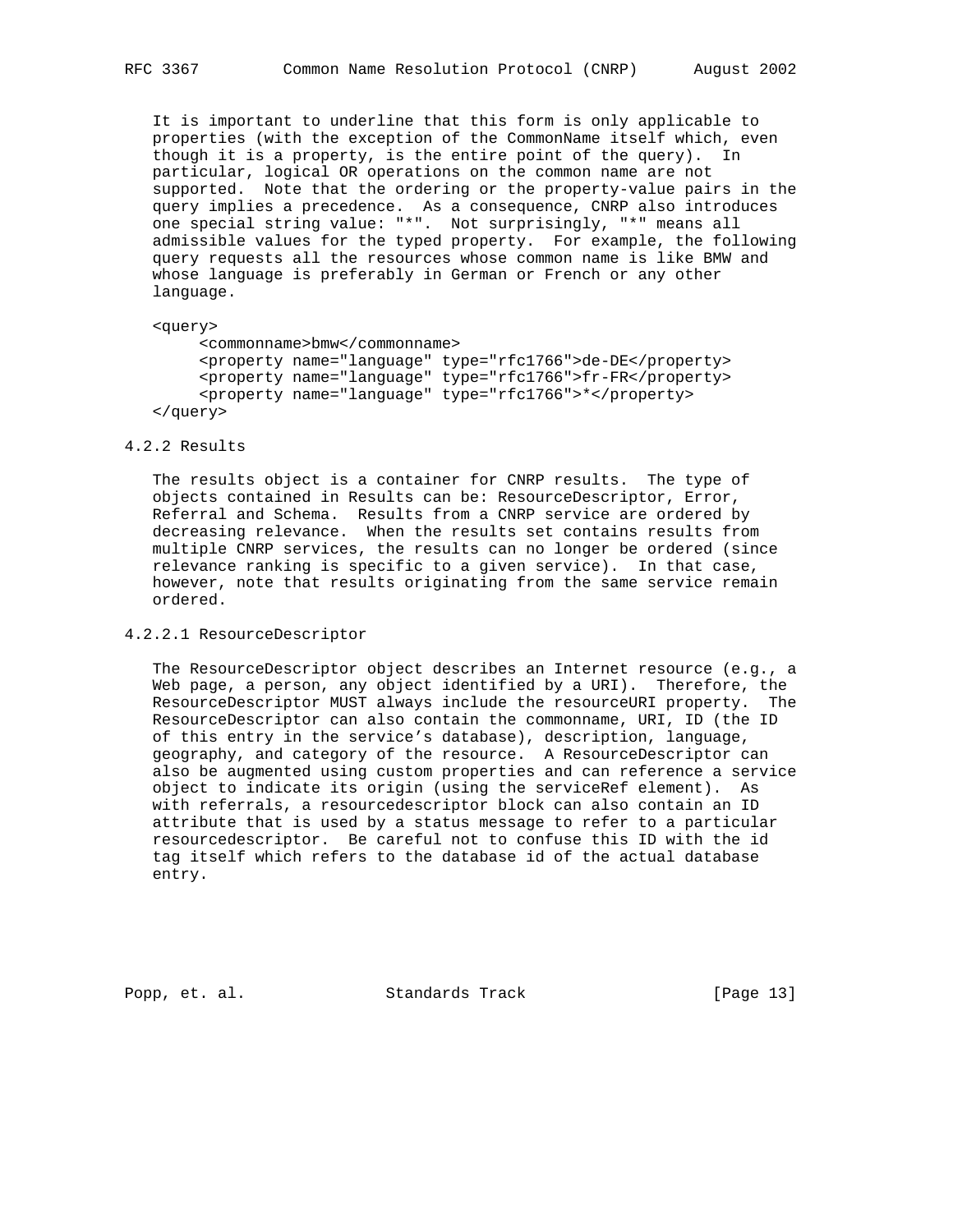```
 <results>
      <service id="i0">
           <serviceuri>http://cnrp.bar.com/</serviceuri>
      </service>
      <resourcedescriptor id="i1">
           <commonname>bmw</commonname>
           <id>foo.com:234364</id>
           <resourceuri>http://www.bmw.de/</resourceuri>
           <serviceref ref="i0" />
           <description>BMW Motorcycles, International</description>
           <property name="language" type="rfc1766">de-DE</property>
      </resourcedescriptor>
      <referral>
           <serviceref ref="i0" />
      </referral>
 </results>
```
### 4.2.3 Service

 The Service object provides an encapsulation of an instance of a CNRP service. A service is uniquely identified through the serviceuri tag which MUST be included in the Service object. A Service object MAY include a a brief textual description of the service. It MAY include datasets, servers and custom properties.

# <service>

 <serviceuri>http://cnrp.foo.com</serviceuri> <description>foo.com is a CNRP service specialized on cocktail recipes</description>

</service>

 The service object MAY also be extended by including existing properties to further describe the service. For instance, a service that focuses on French companies could be expressed as:

```
 <service>
      <serviceuri>http://cnrp.foo.com</serviceuri>
      <property name="category" type="freeform">companies</property>
      <property name="geography" type="ISO3166-1">FR</property>
 </service>
```
# 4.2.3.1 Datasets

 The dataset object represents a set of CN-to-URI mappings. For example, the database of AOL keywords and their URIs constitute a dataset. The dataset object allows a CNRP implementation to uniquely identify the database(s) of mappings that it resolves. In that respect, the notion of dataset allows a separation between resolution

Popp, et. al. Standards Track [Page 14]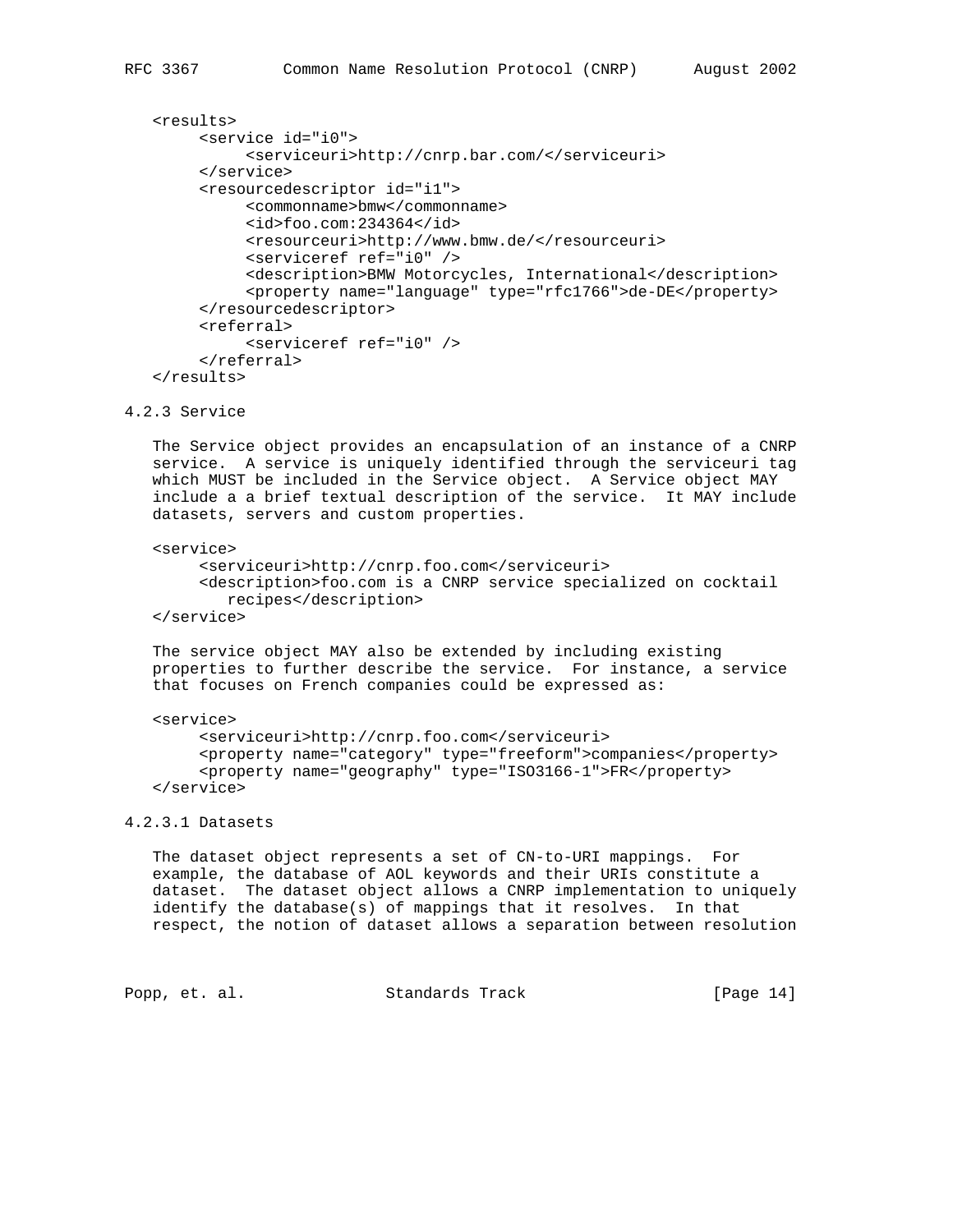and data, providing the mechanism for a CNRP service to resolve common-names on behalf of another CNRP service or even multiple services. Conversely, the same dataset can be served by two distinct CNRP services. Since a CNRP service can resolve names within one or more datasets, the service object can contain one or more dataset objects (zero if the dataset is not formally declared).

 Within the service object, a dataset is uniquely defined using the dataseturi property. Other properties, such as language and description, can describe the dataset further. Like the service object, the dataset object has an ID attribute associated with it that is unique within a particular XML message. Like the service object's ID attribute, this ID is used by resourcedescriptors and referrals to specify which service and/or dataset they came from or are referring to.

 Any service can be said to have a 'default dataset' which is the dataset that considered to have been used if a server simply responds to a client's query that didn't contain a dataset. The 'default dataset' can also be said to be the only dataset that is used by Services that don't support datasets at all. This concept is useful for clients that intend on doing rigorous loop detection by way of keeping a list of visited service/dataset nodes.

 This example illustrates how the service object would look as it defines two datasets:

```
 <service id="i0">
 <serviceuri>http://acmecorp.com</serviceuri>
  <dataset id="i1">
    <property name="dataseturi">
      urn:oid:1.2.3.4.666.5.4.3.1
    </property>
    <property name="language">en-us</property>
    <property name="language">en-gb</property>
  </dataset>
  <dataset id="i2">
    <property name="dataseturi">
       urn:oid:1.2.3.4.666.10.9.8.7.6
    </property>
    <property name="language">fr</property>
  </dataset>
 </service>
```
 The dataseturi property can also be used within the query as a hint to the service for the dataset within which the commonname should be resolved:

Popp, et. al. Standards Track [Page 15]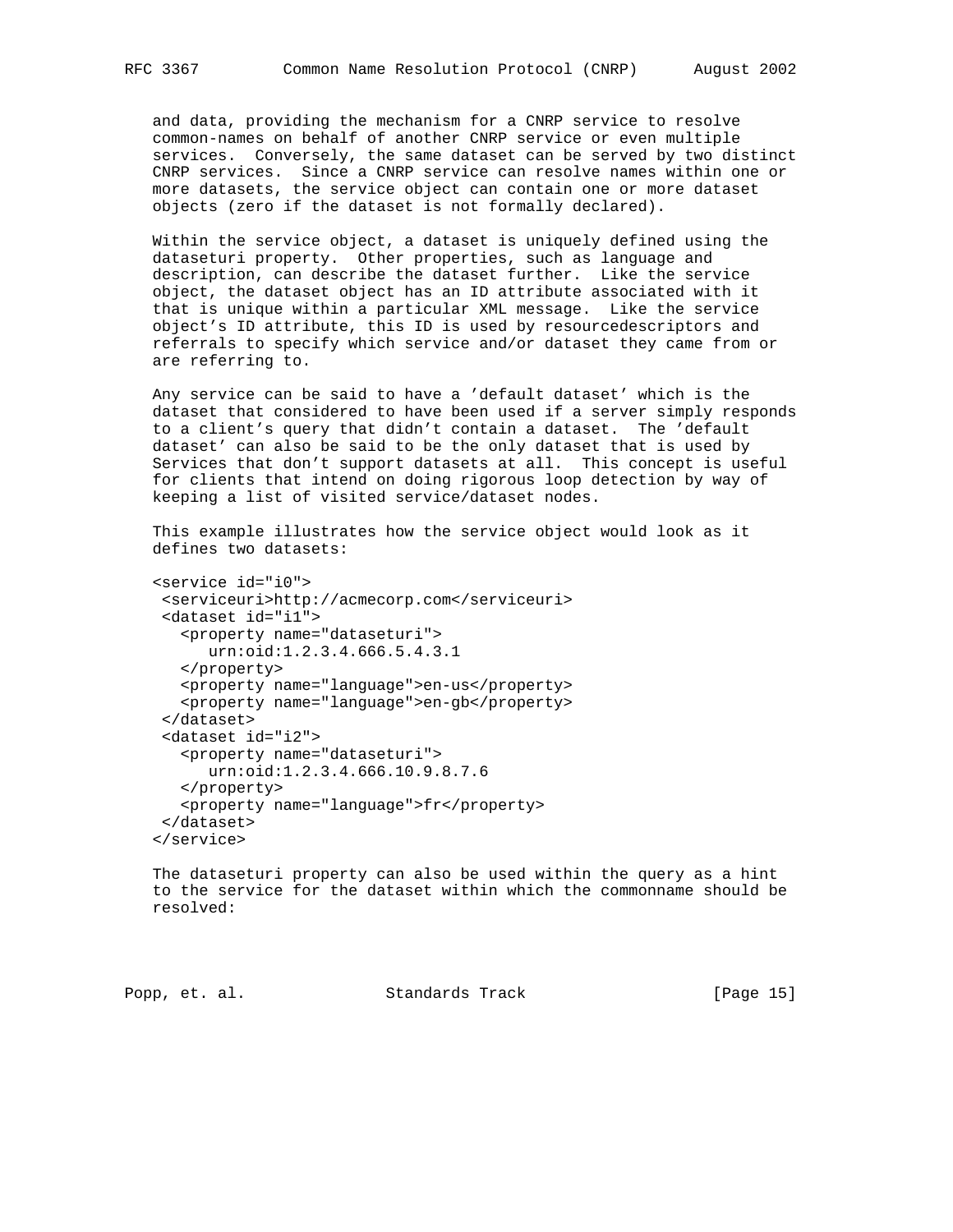<query> <commonname>toys r us</commonname> <property name="dataseturi">urn:oid:1.2.3.4.666.5.4.3.1</property>

 </query> It is important to note that resolution rules (i.e., string

 equivalence, relevance ranking, etc.) are likely to be dataset specific. This is true even if the resolution is provided by the same service.

 Another use of the dataseturi property is in a referral. In that case, the datasetref tag is used to pinpoint a specific dataset within the service.

```
 <referral>
    <serviceref ref="i0" /><datasetref ref="i1" />
 </referral>
```
 While the concept of datasets is important for services wishing to make their data available via other services, it is important to remember that the declaration and use of datasets is completely optional. Compliance with the CNRP protocol does not require a service object to define or reference any dataset object. The only requirement for compliance is that a client and/or server know the format of the particular XML tags and deal with them syntactically. If it chooses to ignore them, then this is well within its rights.

# 4.2.3.2 Servers

 The service object also encapsulates a list of server objects. The server object is used to describe a CNRP server or set of servers. A server is identified through its serveruri. The URI used to identify a server is not a CNRP URI [9], but instead, is a URI of the scheme used as the CNRP transport mechanism. I.e., for a CNRP server that will communicate via the HTTP protocol to the host foo.com on port 6543, the serveruri would be http://foo.com:6543. If some other information is required in order for the correct transport to be used, then that information can be communicated via other properties. Note that a Service MUST have at least one Server that responds on the default CNRP port in order for a client to get the initial Service object.

 A server can serve one or more datasets declared by its service. The served databases are specified using the dataseturi property. As for other objects, a server can be further described using descriptive properties such as geography and description. The following XML completes the service definition from the previous example by defining two CNRP servers. One server is located in the US and the

Popp, et. al. Standards Track [Page 16]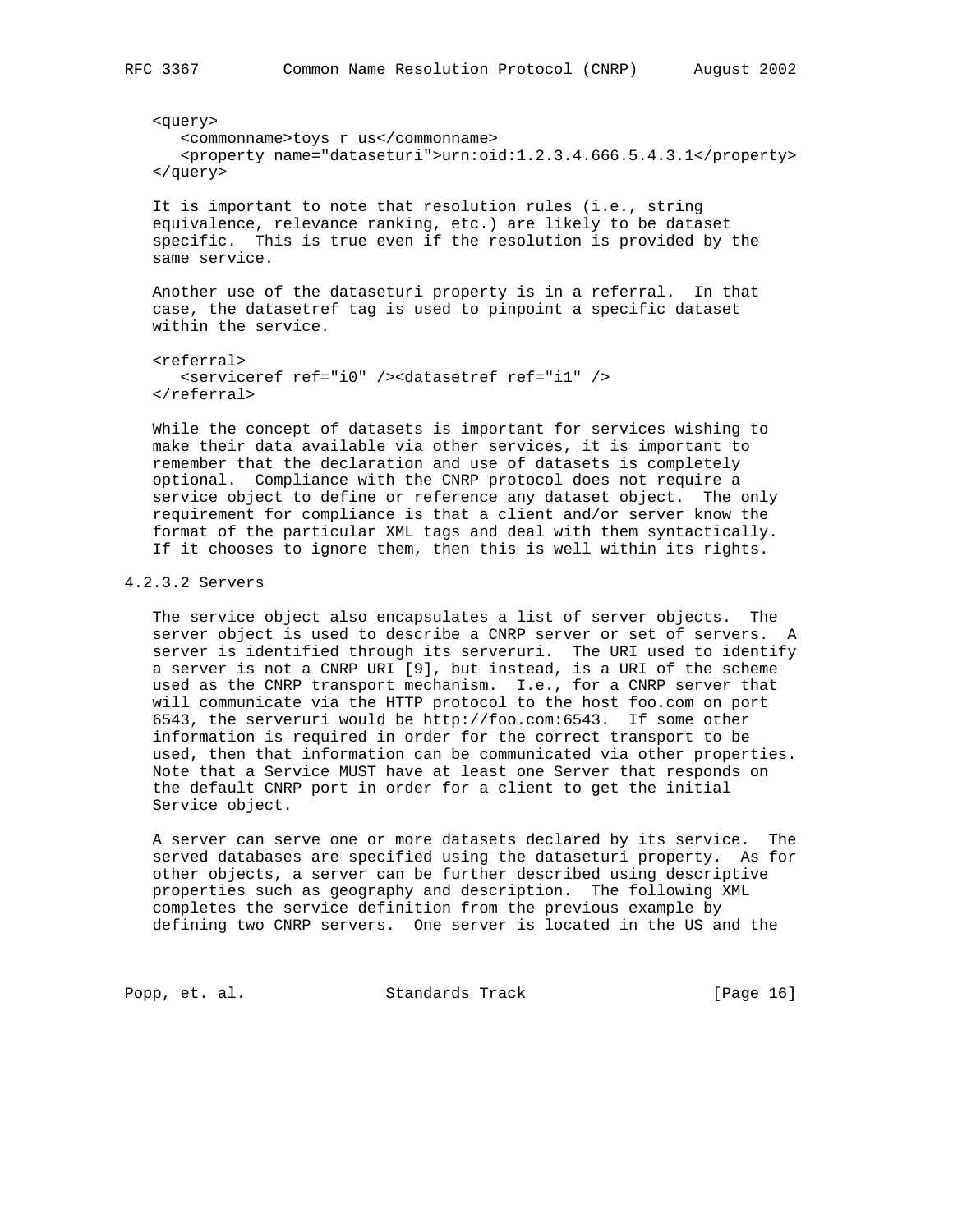other is located in France. The US server is specialized and only serves the French dataset.

```
 <servers>
    <server>
       <serveruri>cnrp://router.us.widgetco.com:4321</serveruri>
       <property name="geography" type="ISO3166-1">US</property>
    </server>
    <server>
       <serveruri>cnrp://router.fr.acmeco.com:4321</serveruri>
       <property name="geography" type="ISO3166-1">FR</property>
    </server>
 </servers>
```
 As we will see in a following section, the Service object can contain Schema objects. These Schema objects fully describe the query and response interfaces implemented by a CNRP service. In that regard, the Service object is essential to discoverability. It constitutes the main entry point for a CNRP client to dynamically discover the capabilities of a resolution service. For that purpose, the Service object can be returned as part of the response to any resolution query. Furthermore, the Service object is the dedicated response to the specialized servicequery (see Section 4.2.6).

 Another use of Service is for other objects to indicate their CNRP service of origin. System messages, referrals and resourcedescriptors can include a reference to their Service object. For example, imagine a CNRP service that acts as a proxy for multiple CNRP services. For example, it is a requirement that CNRP allows aggregation of results from different sources. Consider one such CNRP service that acts as a proxy for multiple CNRP services. In this mode, the proxy service contacts each CNRP sub-service in parallel or serially. Then, the proxy combines the individual result sets into a unique response returned to the CNRP client. Since the aggregate result set contains resourcedescriptors from different services, the proxy adds a servicereference tag within each individual result to indicate their service of origin. In the event one of the referred services resolves names within multiple datasets, it is possible for these objects to refer to a specific dataset within the service by using the datasetref tag. This example is of a hybrid result set with resourcedescriptors referencing their service and dataset of origin:

Popp, et. al. Standards Track [Page 17]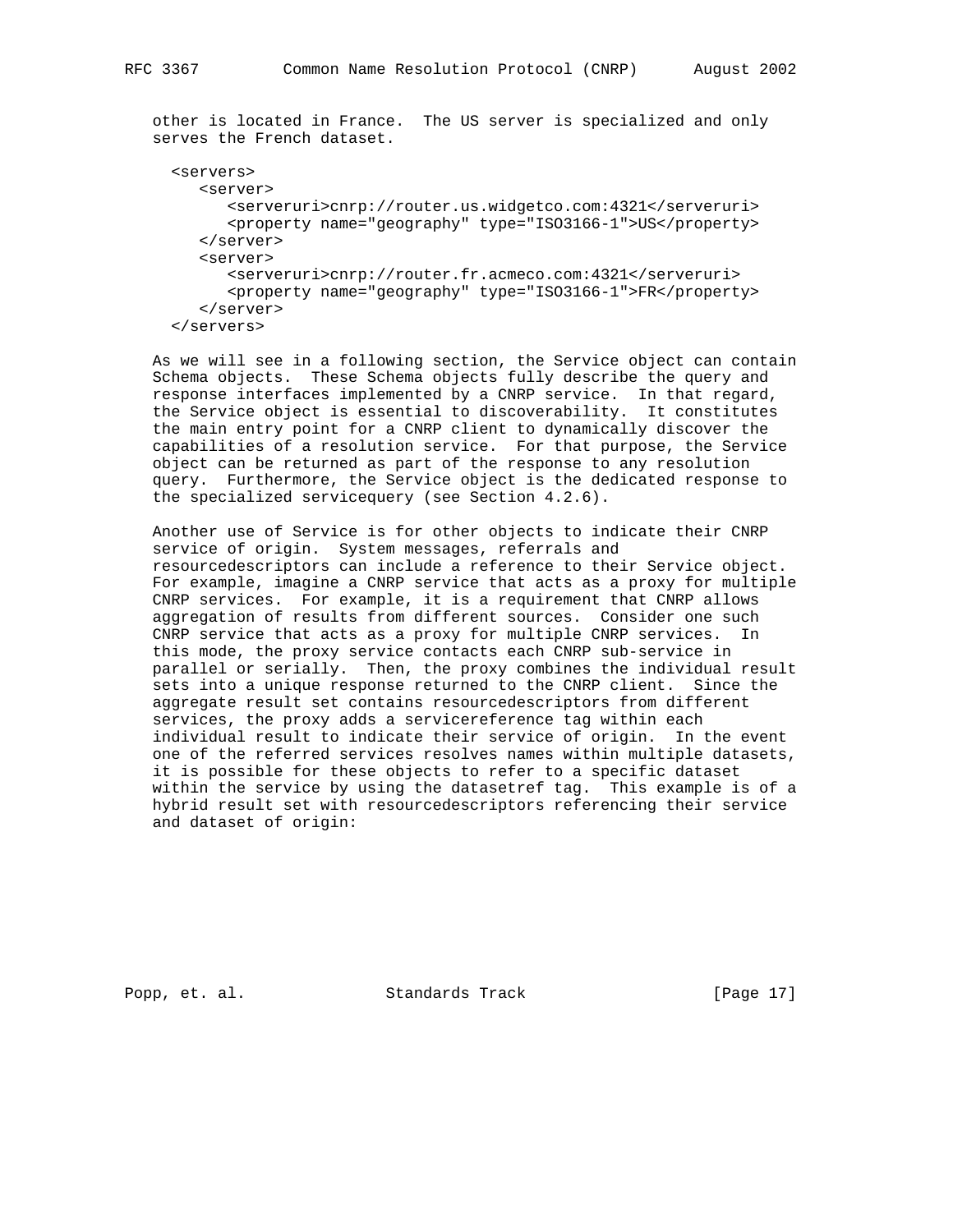```
 <?xml version="1.0"?>
 <!DOCTYPE cnrp PUBLIC "-//IETF//DTD CNRP 1.0//EN"
     "http://ietf.org/dtd/cnrp-1.0.dtd">
 <cnrp>
      <results>
           <service id="i0">
                <serviceuri>http://acmecorp.com</serviceuri>
                <dataset id="i1">
                    <property name="dataseturi">
                    urn:oid:1.2.3.4.666.5.4.3.1
                    </property>
                </dataset>
                <dataset id="i2">
                    <property name="dataseturi">
                    urn:oid:1.2.3.4.666.10.9.8.7.6
                    </property>
                </dataset>
           </service>
           <service id="i3">
              <serviceuri>http://serverfarm.acmecorp.com</serviceuri>
           </service>
           <service id="i4">
               <serviceuri>http://servers.acmecorp.co.uk</serviceuri>
               <dataset id="i5">
                    <property name="dataseturi">
                      urn:oid:1.2.3.4.666.5.4.3.1
                    </property>
               </dataset>
           </service>
           <resourcedescriptor>
                      <commonname>Fidonet</commonname>
                      <id>1333459455</id>
                      <resourceuri>http://www.fidonet.ca</resourceuri>
                      <serviceref ref="i0" /><datasetref ref="i1" />
                      <description>This is ye olde Canadian
                      Fidonet</description>
           </resourcedescriptor>
           <resourcedescriptor>
                      <commonname>Fidonet</commonname>
                      <id>1333459455</id>
                      <resourceuri>http://host:port/bla</resourceuri>
                      <serviceref ref="i3" />
                      <description>An old Fidonet node</description>
           </resourcedescriptor>
           <referral>
               <serviceref ref="i0" /><datasetref ref="i2" />
           </referral>
      </results>
```
Popp, et. al. Standards Track [Page 18]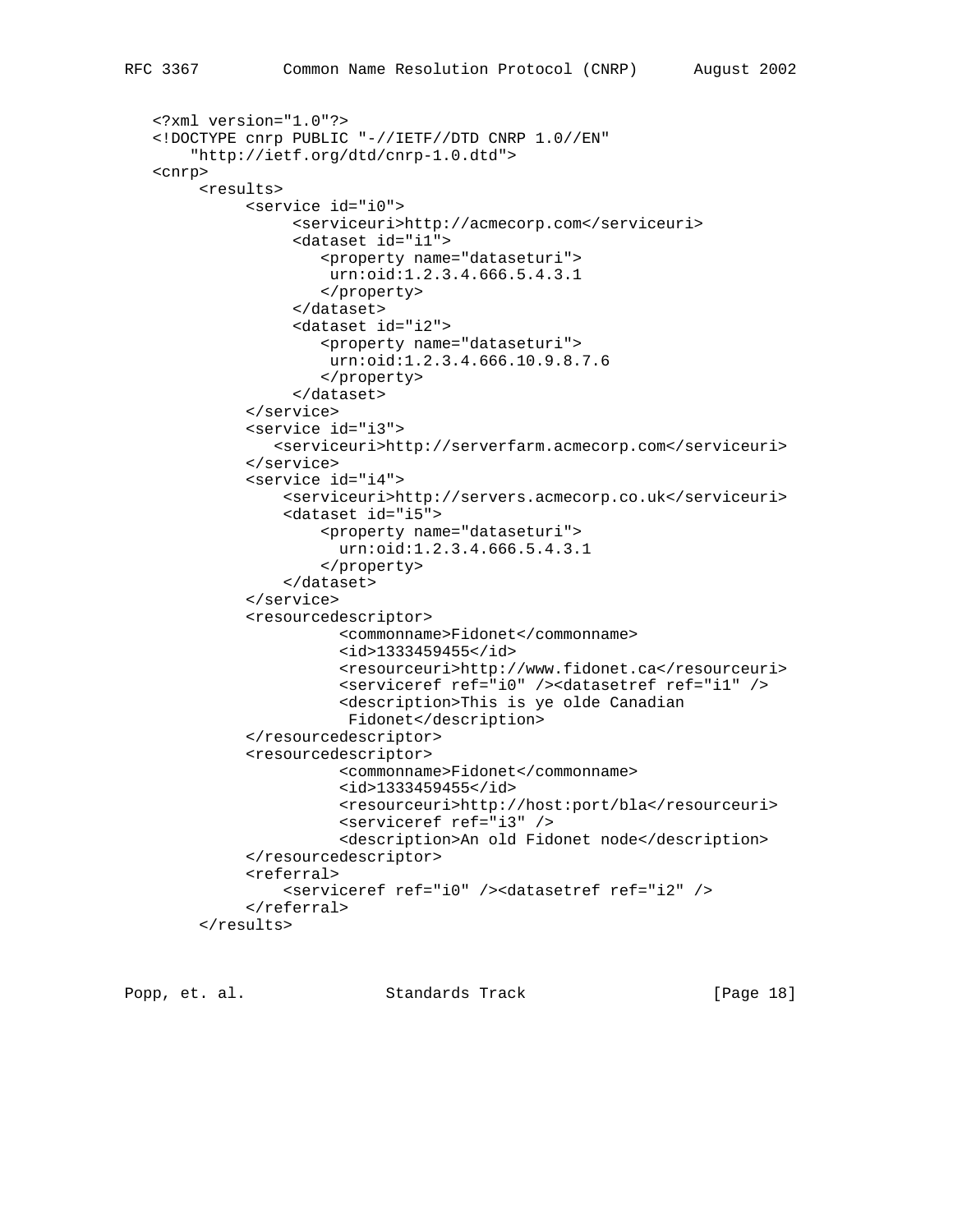</cnrp>

4.2.4 Status Messages

4.2.4.1 Status of CNRP, Not the Transport

 The status messages defined here are only applicable to operations defined by CNRP itself. If some feature or operation is defined by the transport (security via HTTP, mail failure via SMTP, etc.), then any status messages about that operation MUST be sent in accordance with that transport's reporting mechanism and not via CNRP.

4.2.4.2 Codes and Description

 A Status object indicates a message to the client in the results set. The object encapsulates two values: a status code and a description. The description can contain a textual description of the status being communicated. In many cases, additional diagnostic information can also be included. No attempt is made to standardize the description of a given status code since the only programmatic element that matters is the actual code.

 A status message can also specify which other CNRP element it refers to by including a reference to the ID of the element in question. For example, if a Service block has an ID of "i2" and a status message refers to that block, then it can put that ID in its ref attribute.

> <status code="x.y.z" ref="i2"> The CNRP foo.com database is temporarily unreachable </status>

4.2.4.3 Status Codes

 The organization of status codes is taken from RFC 1893 [10] which structures its codes in the form of x.yyy.zzz. Taken from RFC 1893 is the ABNF for the codes:

> status-code = class "." subject "." detail class =  $"2"/"3"/"4"/"5"$  subject = 1\*3digit detail = 1\*3digit

Popp, et. al. Standards Track [Page 19]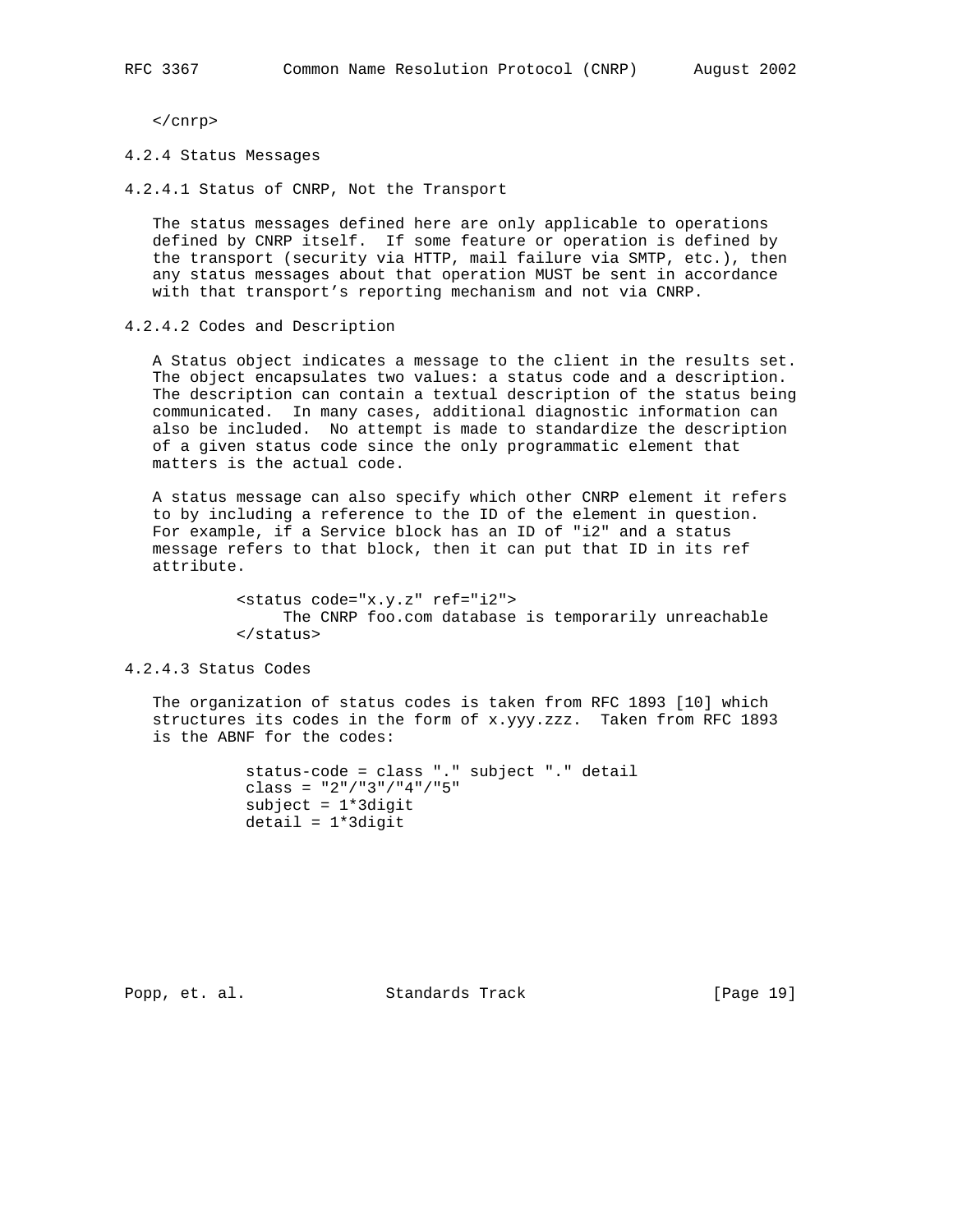The top level codes denote levels of severity of the status:

- o 1.X.X Informational
	- \* The information conveyed by the code has no bearing or indication of the success or failure of any request. It is strictly for informational purposes only.
- o 2.X.X Success
	- \* The request was processed and results were returned. In most cases, this status class won't be sent since actual results themselves denote success. In other cases, results were returned but some information needs to be returned to the client.
- o 3.X.X Partial Success
	- \* The request was processed and results were returned. In this case though, some values sent with the request were either invalid or ignored but in a way that the server still considers the response to be a successful one and not indicative of any true error condition.
- o 4.X.X Transient Failure
	- \* The request was valid as sent, but some temporary event prevents the successful completion of the request and/or sending of the results. Sending in the future may be possible.
- o 5.X.X Permanent Failure
	- \* A permanent failure is one which is not likely to be resolved by re-sending the request in its current form. Some change to the request or the destination must be made for successful request.

 The second level codes denote the subject of the status messages. This value applies to each of the five classifications. The subject sub-code, if recognized, must be reported even if the additional detail provided by the detail sub-code is not recognized. The enumerated values for the subject sub-code are:

Popp, et. al. Standards Track [Page 20]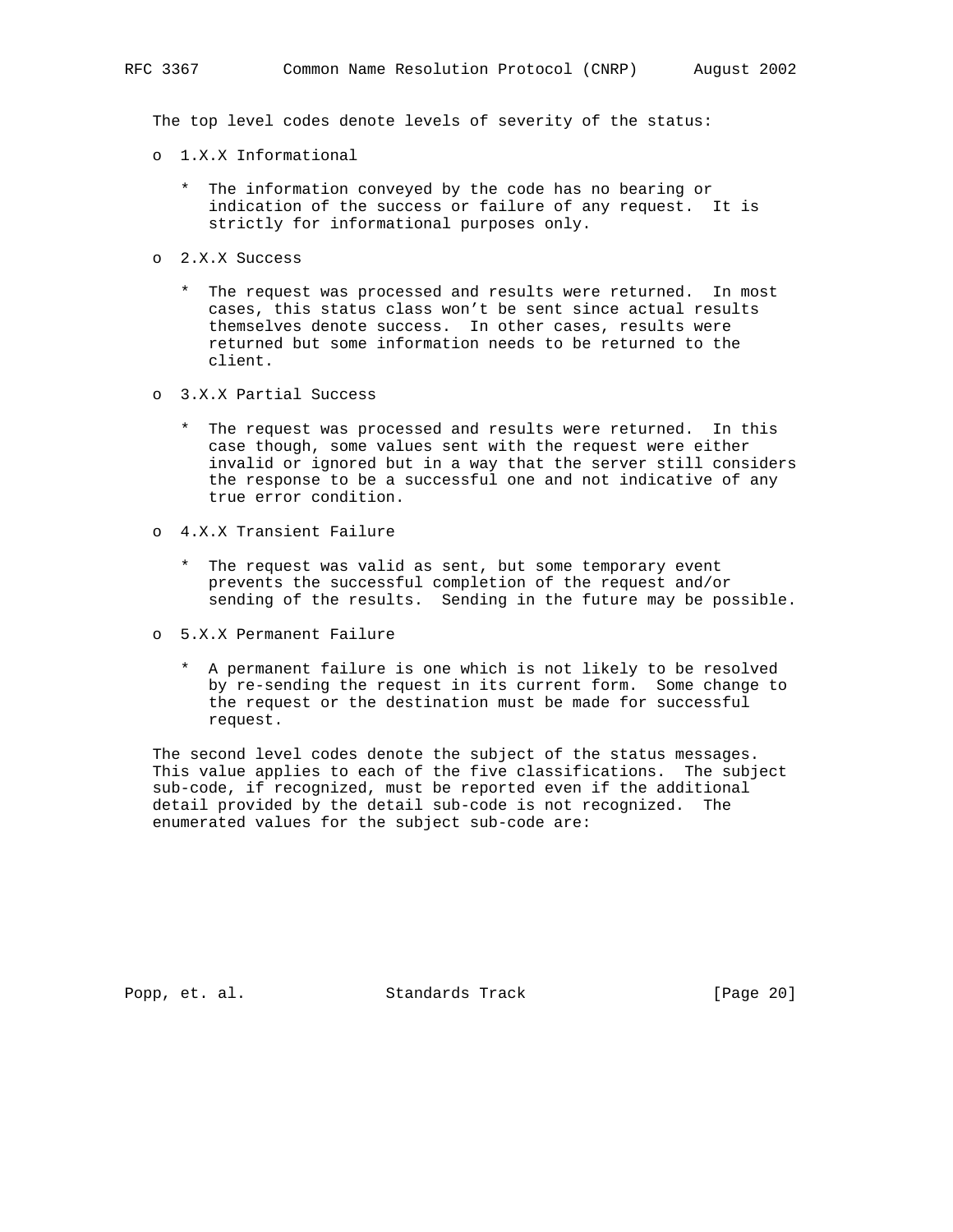- o X.0.X Other or Undefined Status
	- \* No specific information is available about what subject class this message belongs to.
- o X.1.X Query Related
	- \* Any status related to some specific way in which the query was encoded or its values with the exception of properties.
- o X.2.X Service Related
	- \* Any status related to the service in which this server is cooperating in providing.

Appendix B contains a list of all predefined status codes

# 4.2.5 Referral

 A Referral object in the results set is a place holder for un-fetched results from a different service and possibly dataset. Referrals typically occur when a CNRP server knows of another service capable of providing relevant results for the query and wants to notify the client about this possibility. The client can decide whether it wants to follow the referral and resolve the extra results by contacting the referred-to service using the information contained within the Referral object (a Service object and possible properties). The Referral is a simple mechanism to enable hierarchical resolution as well as to join multiple resolution services together.

Popp, et. al. Standards Track [Page 21]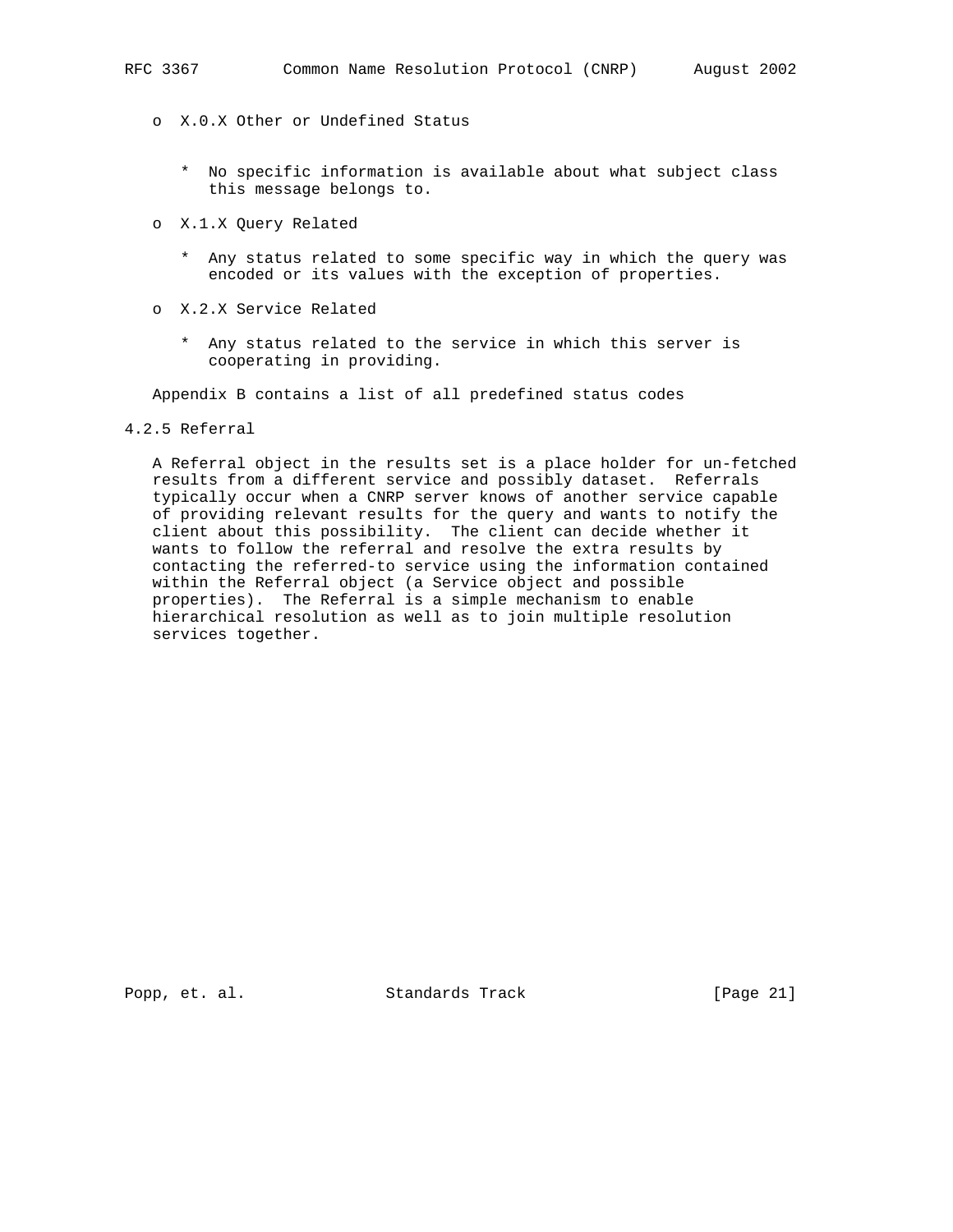```
 <results>
      <service id="i0">
           <serviceuri>http://cnrp.bar.com/</serviceuri>
           <dataset id="i1">
              <property name="dataseturi">
                urn:oid:1.3.6.1.4.1.782.1
              </property>
           </dataset>
           <dataset id="i2">
              <property name="dataseturi">
                urn:oid:1.3.6.1.4.1.782.2
              </property>
           </dataset>
      </service>
      <resourcedescriptor>
           <commonname>bmw</commonname>
           <id>foo.com:234364</id>
           <resourceuri>http://www.bmw.de/</resourceuri>
           <serviceref ref="i0" /><datasetref ref="i1" />
           <description>BMW Motorcycles, International</description>
           <property name="language" type="iso646">de-DE</property>
      </resourcedescriptor>
      <referral>
           <serviceref ref="i0" /><datasetref ref="i2" />
      </referral>
 </results>
```
 Like other CNRP objects, a referral can be further described using custom properties. Like a resourcedescriptor, a referral can have an ID attribute that is used by a status message to talk about a particular referral block.

4.2.5.1 Loop Detection and Dataset Handling in Servers

Referrals in CNRP can be handled in three ways:

o application specific,

o as hints only,

o rigorous loop detection.

 In the first two cases, the behavior of the client, when it receives a referral, is not defined in this memo. The client can chase the referral in such a way as to treat it as a hint only. In this case, datasets may or may not be handled. Loop detection can be nothing more than, "Have I talked to this hostname before?" or "Stop after the 3rd referral". These two cases are most likely to apply to

Popp, et. al. Standards Track [Page 22]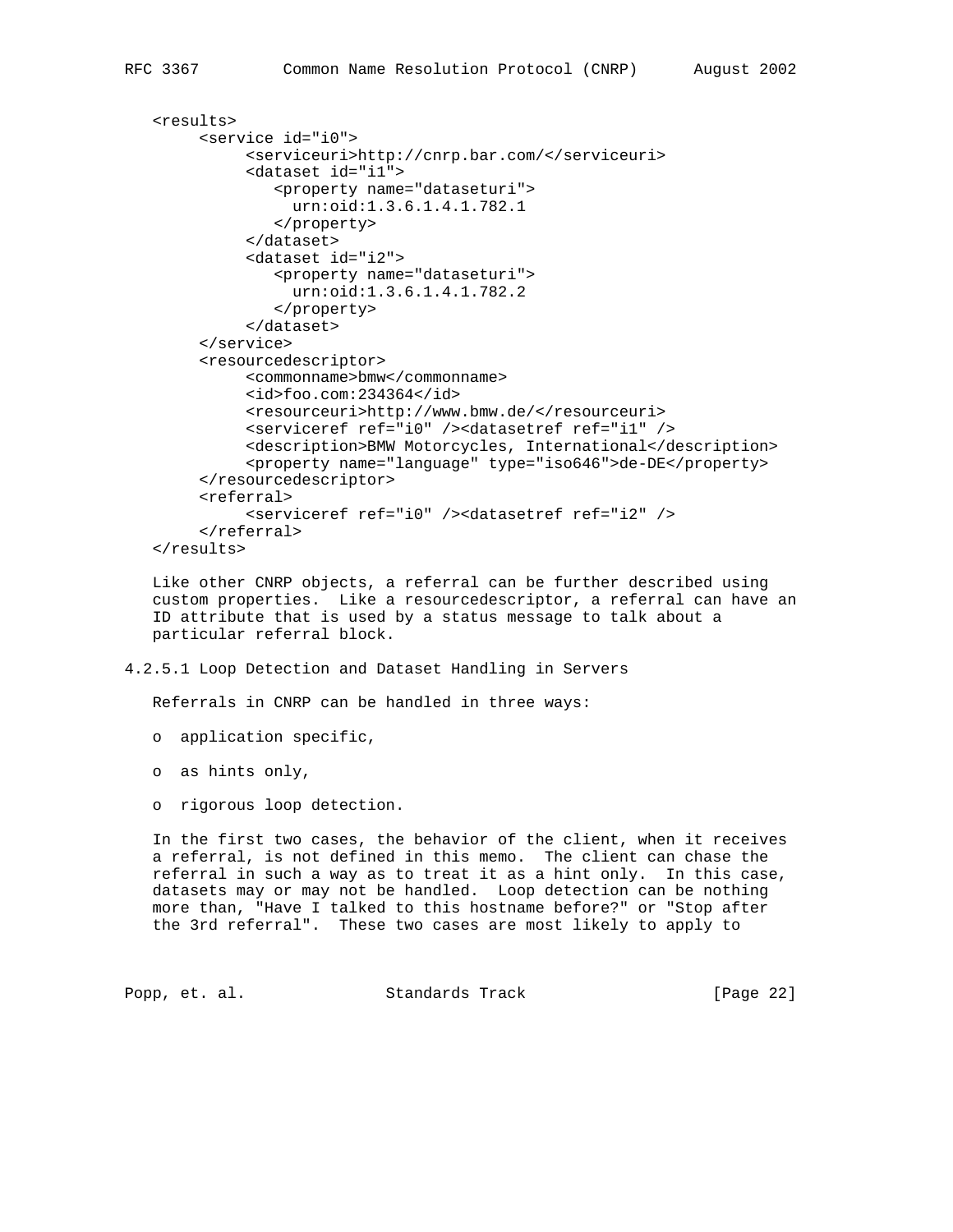simple or constrained implementations where the clients and servers have some a priori knowledge of their capabilities. Without such knowledge there is too much ambiguity vis-a-vis services and datasets for clients to do reliable loop detection.

 The last case is where the client expects to talk to multiple servers that may know nothing about each other. This case expresses the basic semantics of what a server should tell a client if it understands datasets or referrals. Since a referral specifies the exact dataset to which it is referring, a node in the list of visited nodes is made up of a serviceuri and a dataseturi. Both of these values need to be considered during loop detection. In the case where a service does not support datasets, the visited node is made up of the service and the 'default dataset'.

 The major thing to remember when doing loop detection across servers is that some servers may not understand datasets at all, while others specifically rely on them. To help determine how loop detection nodes should be marked, three specific status messages have been defined:

 The 3.1.3 (Datasets not supported) status message is used to denote that the server does not support datasets at all. It is sent in response to a query containing datasets. The client should consider that the server ignored the datasets and the client should consider this node to have been visited for all possible datasets (including the 'default' dataset).

 The 3.1.4 (First dataset only supported) status message is used by a server to indicate the situation where a client has included several dataseturis in its query and the server can only support one at a time. In this case, the server is explicitly stating that it used the first dataseturi only. The client should consider that only the first dataseturi specified was processed correctly. The client should consider that the remaining datasets in the query were ignored completely. They would need to be sent individually as referrals if the client really cares about those results. Only the first serviceuri/dataseturi pair should be marked as visited.

 The 3.1.5 (This dataset not supported) status message is used to indicate that a specific dataseturi sent in a query by a client is not supported by the server. This serviceuri/dataseturi pair should be considered as visited by the client. If this message is sent in reply to a query specifying multiple datasets, the client should behave the same as if it received the 3.1.3 message from above. It should be considered bad form for a server to send this status message back in response to a query with multiple datasets because it is ambiguous.

Popp, et. al. Standards Track [Page 23]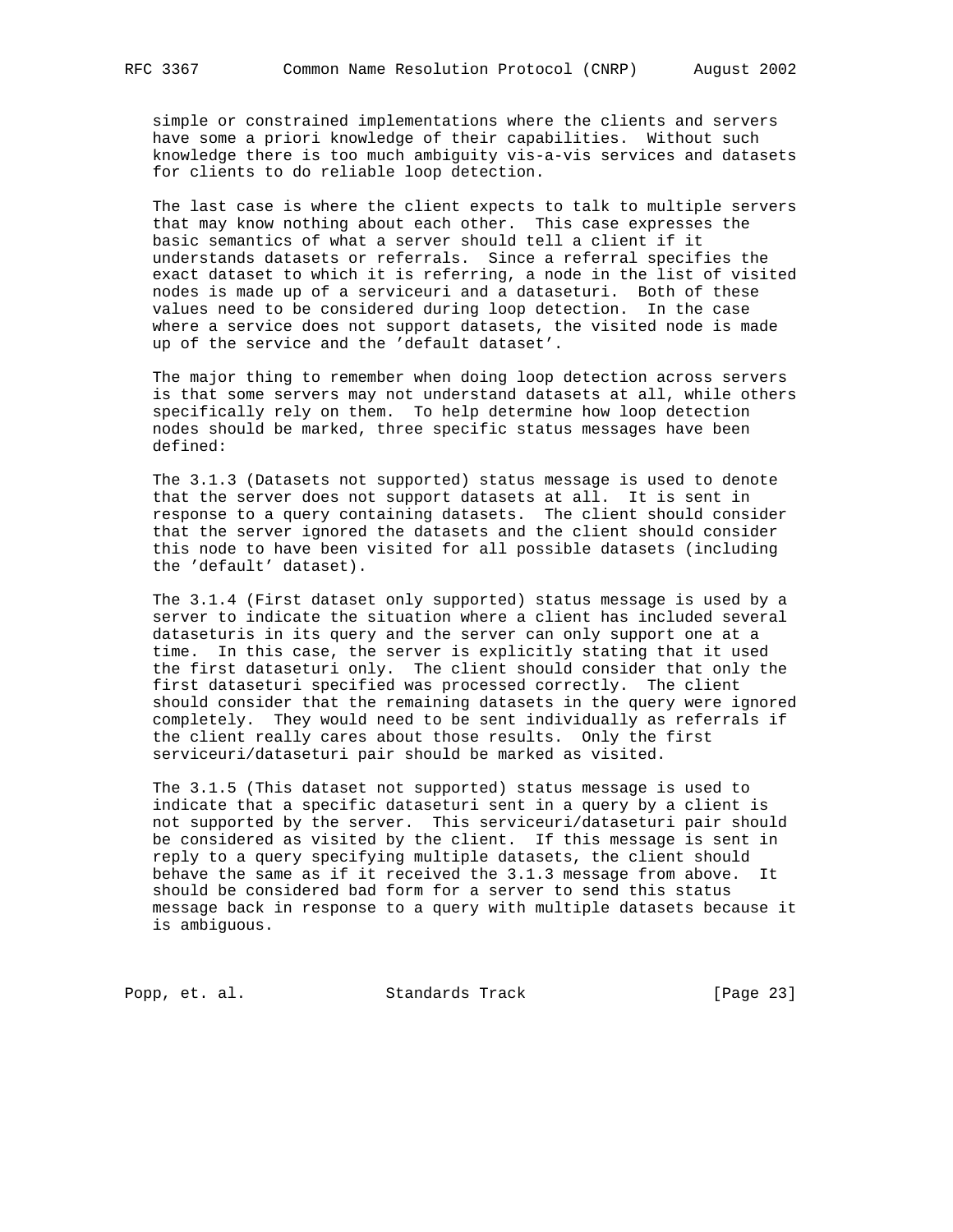While there is no exact algorithm for loop detection that clients are encouraged to support, these status messages can be used by the server to be clear about what Services and Datasets it considers to have been queried. It is up to the client to decide what to do with these messages and how closely it attempts to do loop detection.

# 4.2.6 Discoverability: ServiceQuery and Schema

 A subclass of Query, the ServiceQuery object supports the dynamic discovery of a specific CNRP service's characteristics. Note that CNRP compliance does not require that a service fully implements discoverability. In particular, returning the Service object with its serviceuri constitutes a minimal yet sufficient compliant implementation. Nevertheless, we expect that advanced CNRP services will choose to return a full description of their supported interfaces.

 The complete response to a servicequery returns the Service object described in section 5.3.2 with the following schema information:

- 1. The base and custom properties used by the CNRP service (Property schema),
- 2. The properties used to describe the Service object (Service schema),
- 3. The properties that belong to the query interface (Query schema),
- 4. The properties that belong to a resource within the results (Resource schema).

These leads to the following new object definitions:

- o propertyschema -- A property schema describes all the custom properties that are part of the service.
- o propertydeclaration -- A property declaration describes a base or custom property used by the CNRP service. A property declaration has a name and a type (the name and the type of the property that it refers to). Note that as part of the property schema, one MUST declare both existing and newly defined properties.
- o propertyreference -- A property reference is a reference to a property declaration so that a given schema (a service, query or resource schema) can declare the property within its interface. Note that a property reference specify whether the use of the property is required or optional only.

Popp, et. al. Standards Track [Page 24]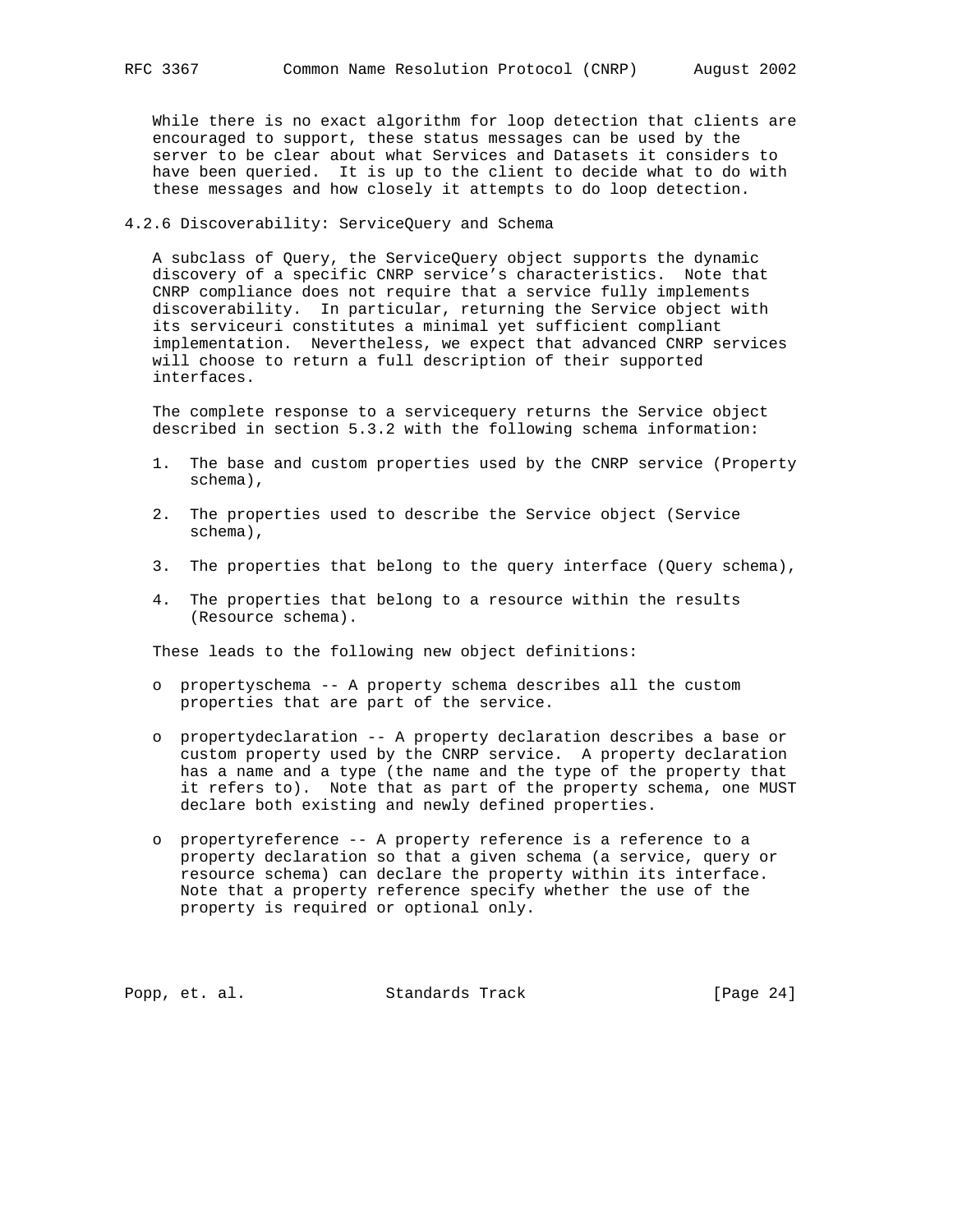- o serviceschema -- The service schema defines the properties used to describe the service.
- o queryschema -- A query schema describes the structure of a query handled by the CNRP service. The properties referred within the query schema are part of the query interface of the resolution service.
- o resourcedescriptorschema -- A ResourceDescriptor schema describes the resource returned as a result by the CNRP service.

 For example, a CNRP query to discover a service's capabilities will be in the form:

<cnrp> <servicequery/> </cnrp>

 And for a CNRP service for cocktail recipes in French, the corresponding response would be:

```
 <service>
```

```
 <serviceuri>http://cnrp.recipe.com</serviceuri>
      <propertyschema>
         <propertydeclaration id="i1">
               <propertyname>language</propertyname>
               <propertytype>rfc1766</propertytype>
         </propertydeclaration>
         <propertydeclaration id="i2">
               <propertyname>cocktailrecipe</propertyname>
               <propertytype>freeform</propertytype>
         </propertydeclaration>
      </propertyschema>
      <queryschema>
           <propertyreference required="yes" ref="i1"/>
      </queryschema>
      <resourcedescriptorschema>
           <propertyreference required="yes" ref="i1"/>
           <propertyreference required="yes" ref="i2"/>
      </resourcedescriptorschema>
 </service>
```
 This response stipulates that the service accepts the property language as part of the query interface and returns resourcedescriptors that contain both the language and cocktailRecipe properties.

Popp, et. al. Standards Track [Page 25]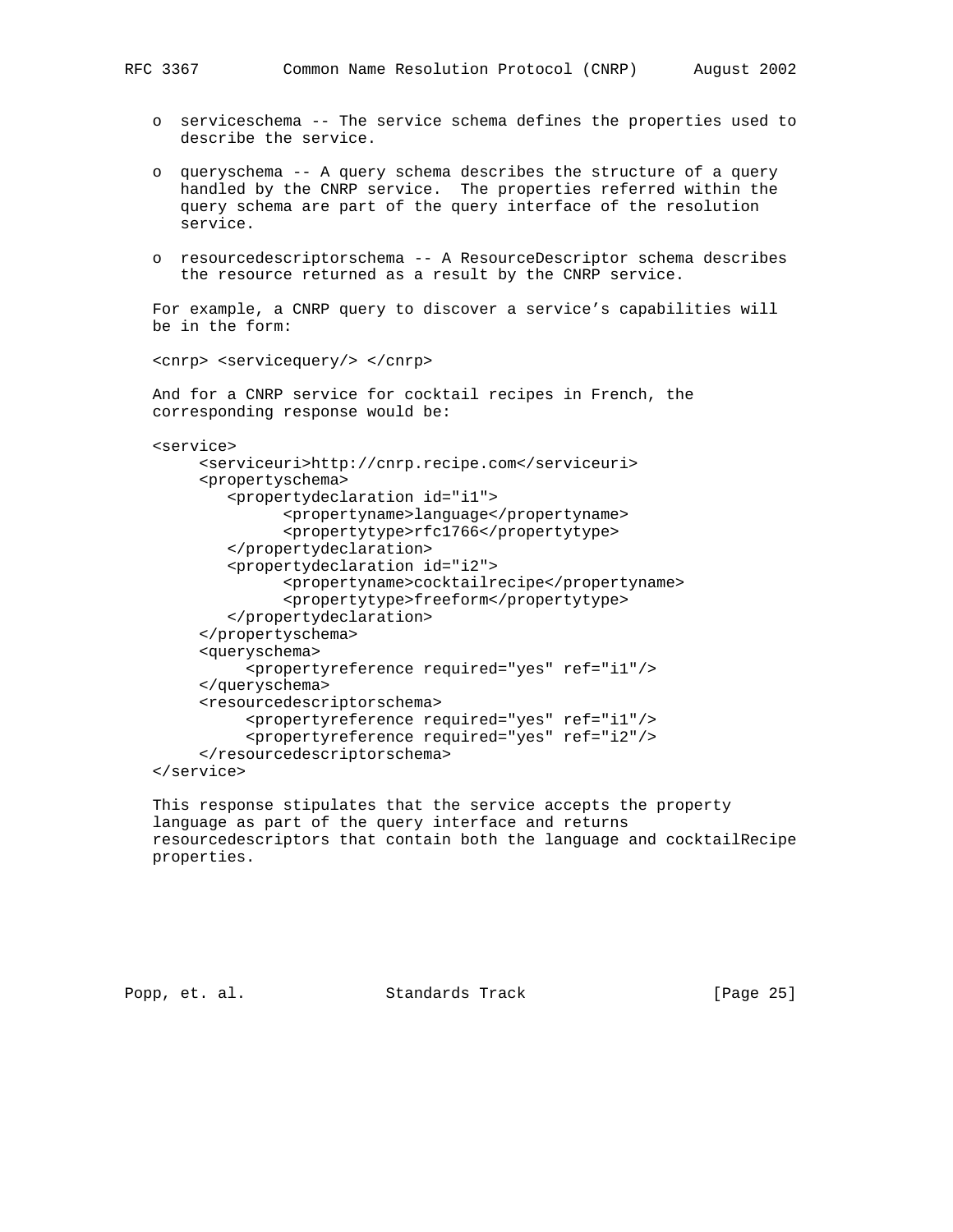5. XML DTD for CNRP

 <!-- The document tag --> <!ELEMENT cnrp (query|results|servicequery)> <!-- Used to request a Service object --> <!ELEMENT servicequery EMPTY> <!-- A query can either request a schema, a specific record by --> <!-- id, or a common-name with a set of properties (or --> <!-- assertions) about the entity doing the query. --> <!ELEMENT query (id|(commonname,property\*))> <!ELEMENT id (#PCDATA)> <!ELEMENT commonname (#PCDATA)> <!-- NOTE: CNRP defines several well known properties --> <!-- and types. See Appendix A for details. --> <!ELEMENT property (#PCDATA)> <!-- The name of the property --> <!ATTLIST property name CDATA #REQUIRED> <!-- The type of the property --> <!ATTLIST property type CDATA "freeform"> <!ELEMENT results (status? | ( service+, ( status | resourcedescriptor | referral )\*  $)$  \*  $)$  > <!ELEMENT resourcedescriptor (commonname,id,resourceuri, serviceref, datasetref?, description, property\*)> <!ATTLIST resourcedescriptor id ID #IMPLIED> <!-- The entire point of all this... --> <!ELEMENT resourceuri (#PCDATA)> <!ELEMENT description (#PCDATA)> <!ELEMENT referral (serviceref, datasetref?)> <!ATTLIST referral id ID #IMPLIED> <!ELEMENT status (#PCDATA)> <!ATTLIST status code CDATA #REQUIRED> <!ATTLIST status ref IDREF #IMPLIED> <!-- serviceRef is used to point to one of a set of provided --> <!-- service objects. This is so that a resource can point to -->

Popp, et. al. Standards Track [Page 26]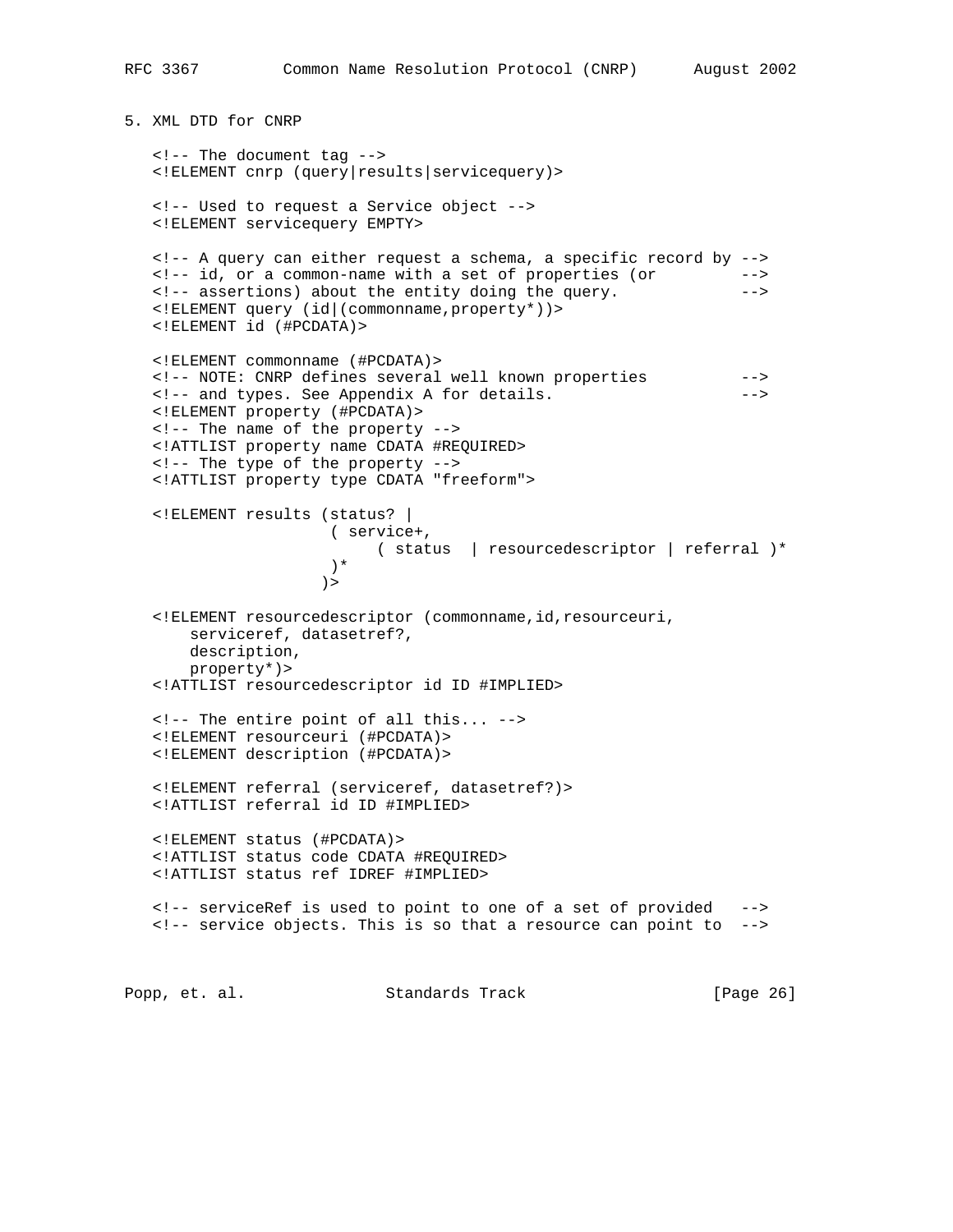```
 <!-- which service it came from. We could include the entire -->
 <!-- service object but then we would be repeating large -->
 <!-- amounts of information. -->
 <!ELEMENT serviceref EMPTY>
 <!ATTLIST serviceref ref IDREF #IMPLIED>
 <!ELEMENT service (serviceuri, dataset*,
   servers?,
   description?,
  property*,propertyschema?,queryschema?,resourcedescriptorschema?,
   serviceschema?)>
 <!-- The time to live of the schema in seconds since it was -->
 <!-- retrieved -->
 <!ATTLIST service ttl CDATA "0">
 <!ATTLIST service id ID #IMPLIED>
 <!ELEMENT serviceuri (#PCDATA)>
 <!ELEMENT servers (server+)>
 <!ELEMENT server (serveruri, property*)>
 <!ELEMENT serveruri (#PCDATA)>
 <!ELEMENT dataset (property*)>
 <!ATTLIST dataset id ID #IMPLIED>
 <!ELEMENT datasetref EMPTY>
 <!ATTLIST datasetref ref IDREF #IMPLIED>
 <!ELEMENT propertyschema (propertydeclaration*)>
 <!ELEMENT propertydeclaration (propertyname, propertytype*)>
 <!ATTLIST propertydeclaration id ID #IMPLIED>
 <!ELEMENT propertyname (#PCDATA)>
 <!ELEMENT propertytype (#PCDATA)>
 <!-- This specifies if the type is meant to be the default -->
 <!-- type. This is usually reserved for "freeform". -->
 <!ATTLIST propertytype default (no|yes) "no">
 <!-- The properties you can use in a query -->
 <!ELEMENT queryschema (propertyreference*)>
 <!-- The properties you can expect to see in an Resource -->
 <!ELEMENT resourcedescriptorschema (propertyreference*)>
 <!-- The properties you can expect to find in a Service -->
 <!-- definition -->
 <!ELEMENT serviceschema (propertyreference*)>
 <!ELEMENT propertyreference EMPTY>
```
Popp, et. al. Standards Track [Page 27]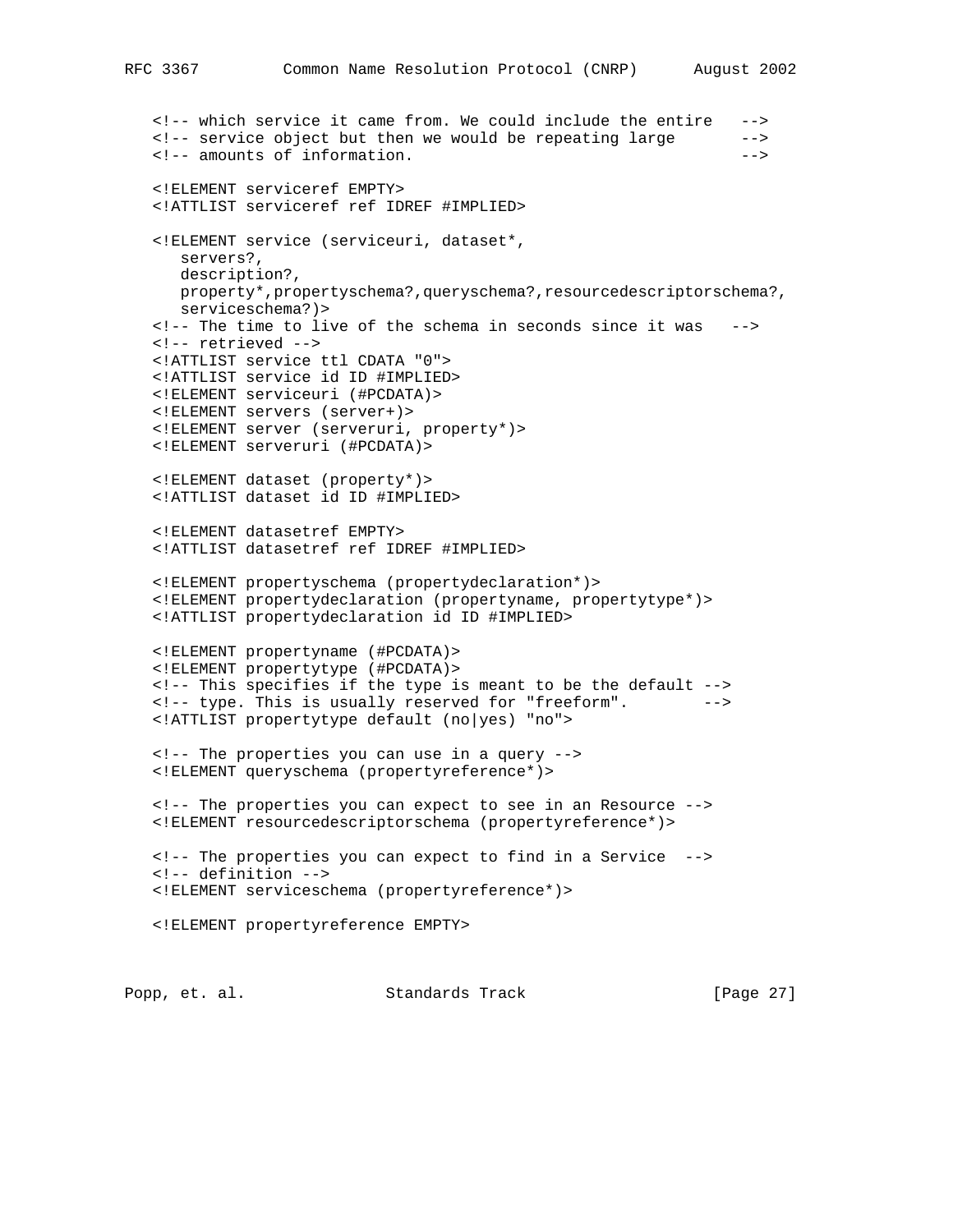<!-- This specifies if a property is required as part of -->  $\langle$  :-- the query. --> <!ATTLIST propertyreference ref IDREF #REQUIRED> <!ATTLIST propertyreference required (no|yes) "no"> 6. Examples 6.1 Service Description Request This is what the client sends when it is requesting a servers schema. <?xml version="1.0"?> <!DOCTYPE cnrp PUBLIC "-//IETF//DTD CNRP 1.0//EN" "http://ietf.org/dtd/cnrp-1.0.dtd"> <cnrp> <servicequery /> </cnrp> This is the result. Notice how the Service tag is used to allow the service to describe itself in its own terms. <?xml version="1.0"?> <!DOCTYPE cnrp PUBLIC "-//IETF//DTD CNRP 1.0//EN" "http://ietf.org/dtd/cnrp-1.0.dtd"> <cnrp> <results> <service ttl="43200"> <serviceuri>urn:foo:bar</serviceuri> <servers> <server> <serveruri>http://host1.acmecorp.com:4321/foo?</serveruri> </server> <server> <serveruri>smtp://host2.acmecorp.com:4321/foo?</serveruri> </server> </servers> <description>This is the Acme CNRP Service</description> <!-- This property means that Acme specializes in tradename services --> <property name="category" type="naics">544554</property> <property name="BannerAdServer" type="uri"> http://adserver.acmecorp.com/ </property> <propertyschema> <propertydeclaration id="i1"> <propertyname>workgroupID</propertyname> <propertytype default="yes">freeform</propertytype> <propertytype default="no">domainname</propertytype>

Popp, et. al. Standards Track [Page 28]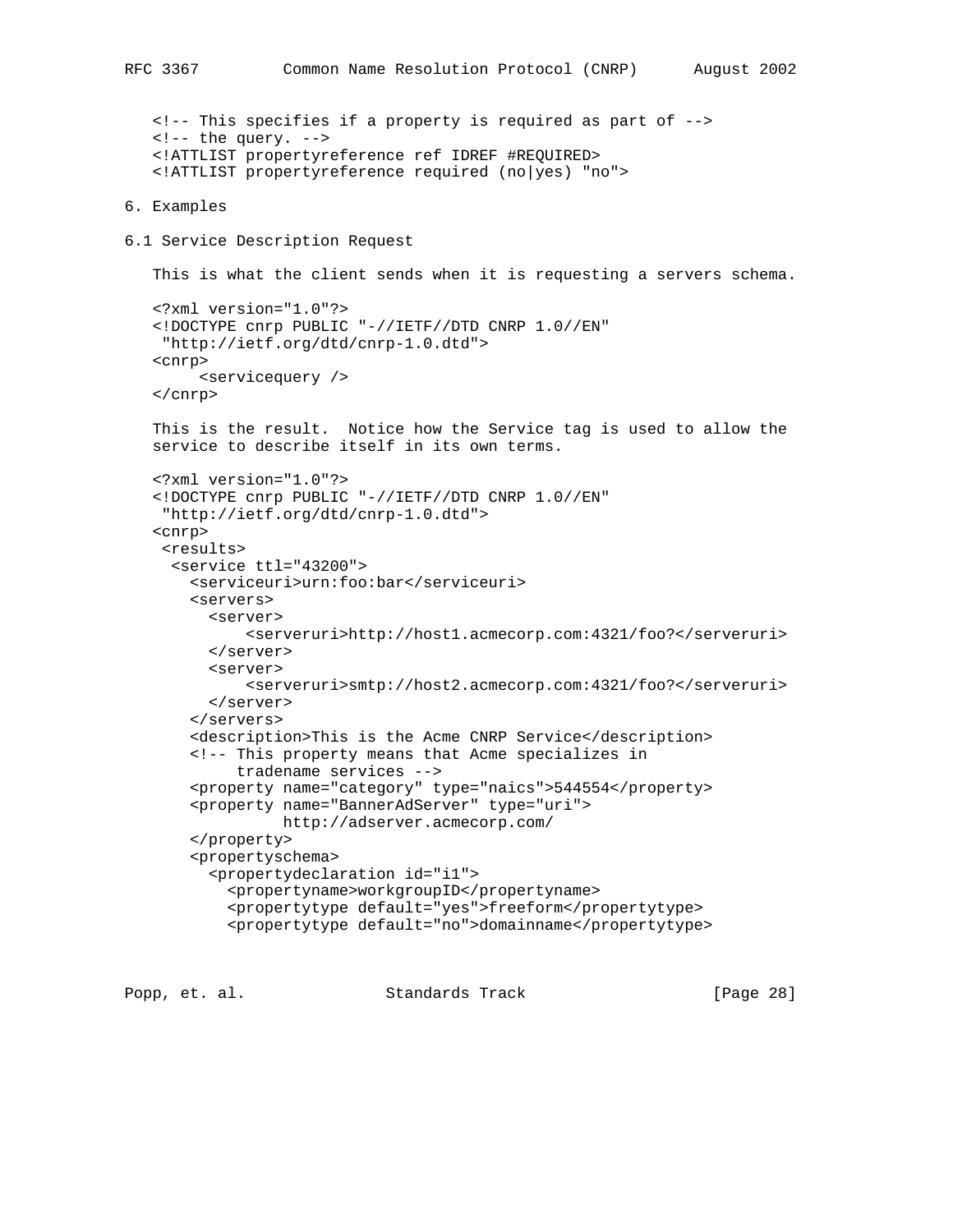```
 </propertydeclaration>
          <propertydeclaration id="i2">
            <propertyname>BannerAdServer</propertyname>
            <propertytype default="yes">URI</propertytype>
          </propertydeclaration>
        </propertyschema>
        <queryschema>
            <propertyreference ref="i1" required="yes" />
        </queryschema>
        <resourcedescriptorschema>
            <propertyreference ref="i1" required="yes" />
        </resourcedescriptorschema>
        <serviceschema>
            <propertyreference ref="i2" required="yes" />
        </serviceschema>
      </service>
     </results>
    </cnrp>
6.2 Sending A Query and Getting A Response
    This is the query that is sent from the client to the server:
    <?xml version="1.0"?>
    <!DOCTYPE cnrp PUBLIC "-//IETF//DTD CNRP 1.0//EN"
     "http://ietf.org/dtd/cnrp-1.0.dtd">
    <cnrp>
     <query>
        <commonname>Fido</commonname>
        <property name="geography" type="iso3166-2">
           CA-QC</property>
        <property name="geography" type="iso3166-1">CA</property>
        <property name="language" type="rfc1766">fr-CA</property>
     </query>
    </cnrp>
    This is the result set. It is sent back in response to the query.
    This result set includes a referral and a non-fatal error.
    <?xml version="1.0"?>
    <!DOCTYPE cnrp PUBLIC "-//IETF//DTD CNRP 1.0//EN"
     "http://ietf.org/dtd/cnrp-1.0.dtd">
    <cnrp>
      <results>
        <service id="i0">
         <serviceuri>http://acmecorp.com</serviceuri>
        </service>
        <service id="i1">
```
Popp, et. al. Standards Track [Page 29]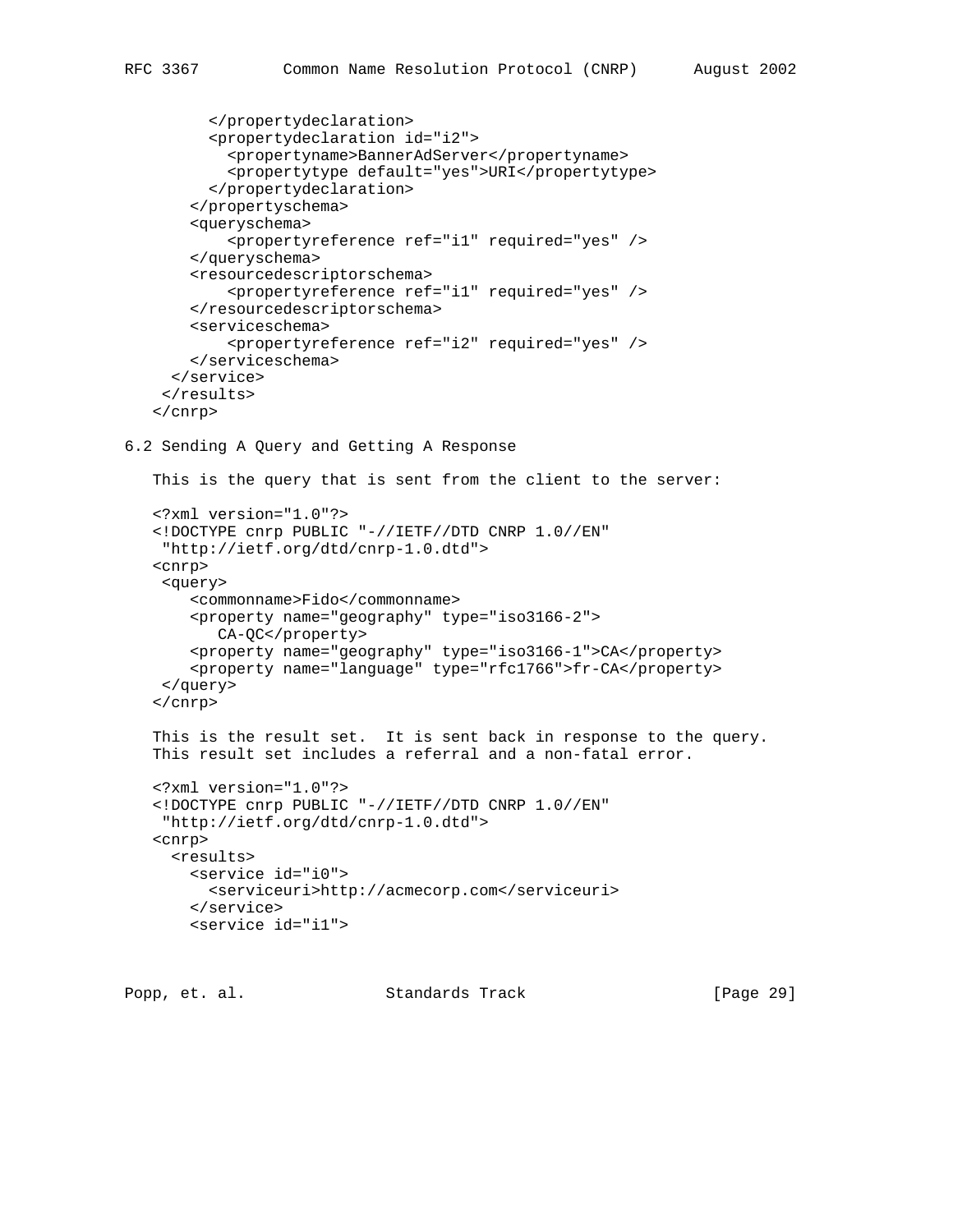```
 <serviceuri>http://serverfarm.acmecorp.com</serviceuri>
 </service>
 <service id="i2">
   <serviceuri>http://servers.acmecorp.co.uk</serviceuri>
 </service>
 <resourcedescriptor>
  <commonname>Fidonet</commonname>
  <id>1333459455</id>
  <resourceuri>http://www.fidonet.ca</resourceuri>
  <serviceref ref="i0" />
  <description>This is ye olde Canadian Fidonet</description>
 </resourcedescriptor>
 <resourcedescriptor>
   <commonname>Fidonet</commonname>
   <id>1333459455</id>
```

```
 <resourceuri>http://host:port/bla</resourceuri>
     <serviceref ref="i1" />
     <description>An old Fidonet node</description>
   </resourcedescriptor>
   <referral><serviceref ref="i2" /></referral>
   <status code="3.1.1">
       The language property 'fr-CA' was ignored
  </status>
 </results>
```

```
 </cnrp>
```
#### 7. Transport

 Two CNRP transport protocols are specified. HTTP is used due to its popularity and ease of integration with other web applications. SMTP is also used as a way to illustrate a protocol that has a much different range of latency than most protocols.

 In the cases where transports use MIME Media Types (HTTP and SMTP being examples of such), the CNRP payload MUST use the 'application/cnrp+xml' media type. See Section 8 for the registration template for this media type. One important note about this media type is that, since CNRP always uses UTF-8, there is no charset attribute.

# 7.1 HTTP Transport

 The HTTP transport is fairly simple. The client connects to an HTTP based CNRP server and issues a request using the POST method to the "/" path with the Content-type and Accept header set to "application/cnrp+xml". The content of the POST body is the CNRP XML document that is being sent. All HTTP 1.1 features are allowed during the request.

Popp, et. al. Standards Track [Page 30]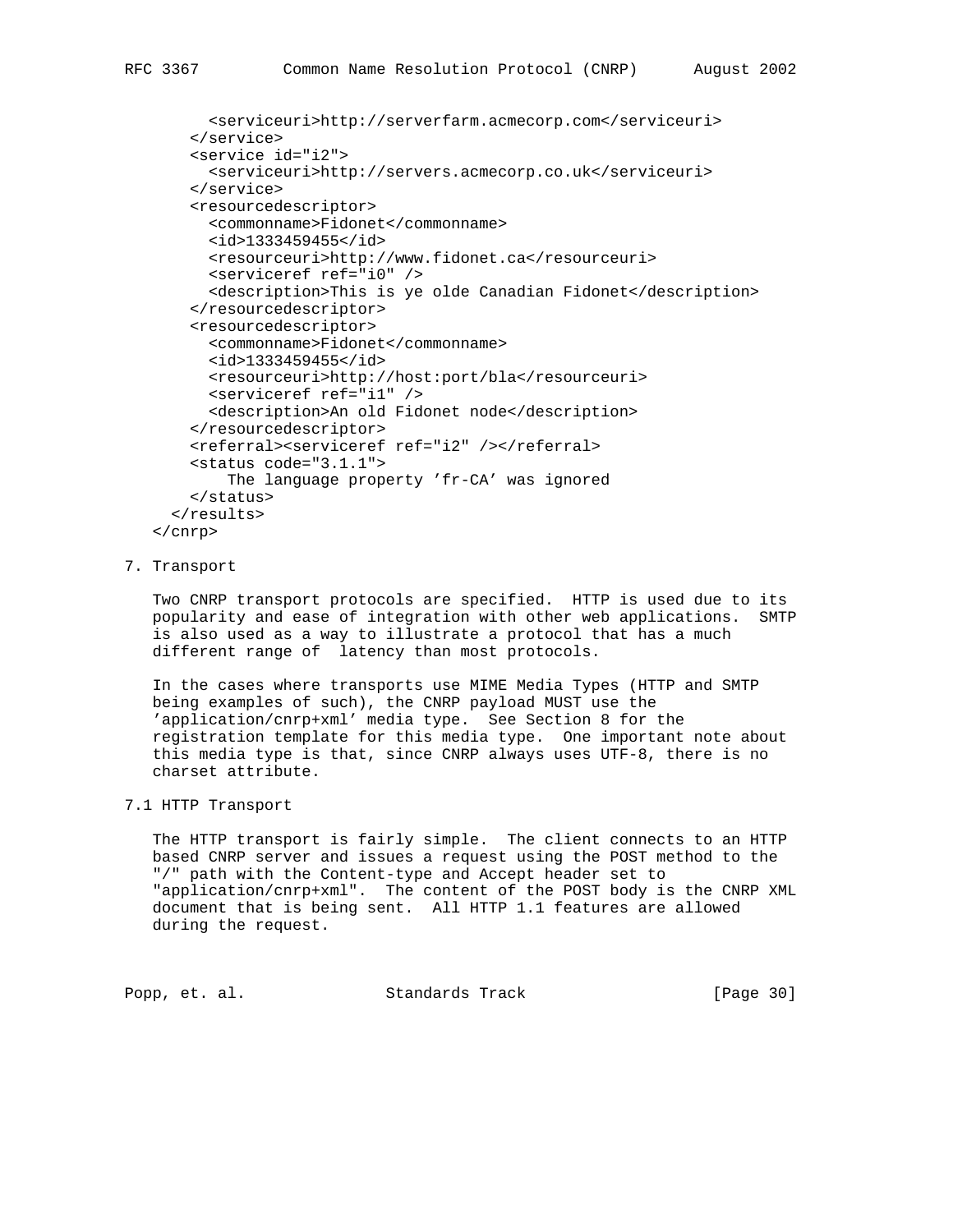The results are sent back to the client with a Content-Type of "application/cnrp+xml". The body of the result is the CNRP XML document being sent to the client.

7.2 SMTP Transport

 The SMTP transport is very similar to the HTTP transport. Since there is no method to specify, the CNRP XML document is simply sent to a particular SMTP endpoint with its Content-Type set to "application/cnrp+xml". The server responds by sending a response to the originator of the request with the results in the body and the Content-Type set to "application/cnrp+xml". The Service MUST specify at least one SMTP target (email address) to contact.

8. Registration: application/cnrp+xml

This is the registration template for 'application/cnrp+xml' per [6].

MIME media type name: application

MIME subtype name: cnrp+xml

Required parameters: none

Optional parameters: none

- Encoding considerations: This media type consists of 8bit text which may necessitate the use of an appropriate content transfer encoding on some transports. Since these considerations are the same as XML in general, RFC3023's [6] discussion of XML and MIME is applicable.
- Security considerations: none specific to this media type. See Section 9 for general CNRP considerations.

Interoperability considerations: n/a

- Published specification: This media type is a proper subset of the the XML 1.0 specification [8] except for the limitations placed on tags and encodings by this document.
- Applications which use this media type: any CNRP client/server wishing to send or receive CNRP requests or responses
- Additional Information: none
- Contact for further information: c.f., the "Author's Address" section of this memo

Popp, et. al. Standards Track [Page 31]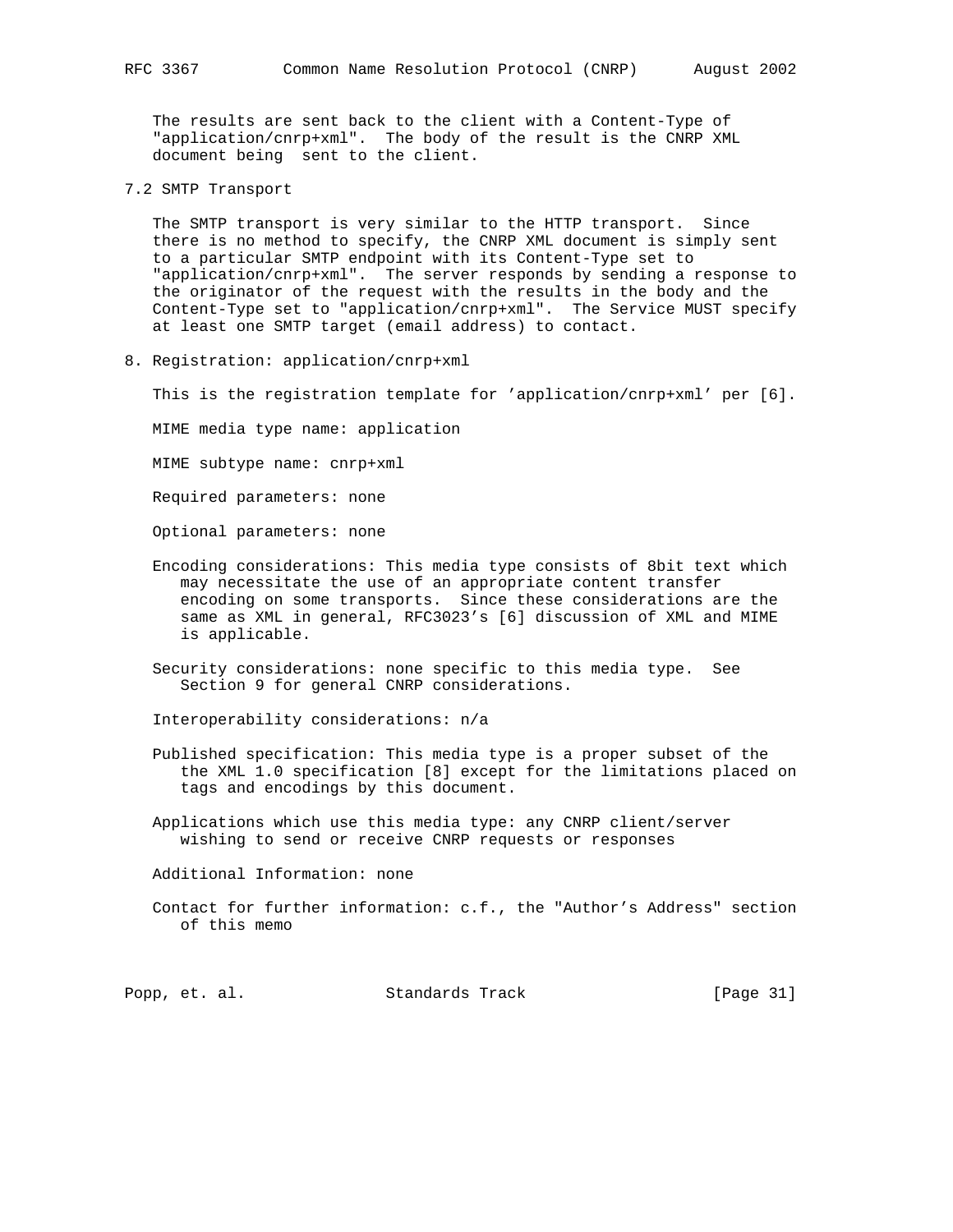Intended usage: limited use

Author/Change controller: the IESG

9. Security Considerations

 Three security threats exist for CNRP or applications that depend on it: Man in the Middle attacks, malicious agents posing as a service by spoofing a Service object, and denial of service attacks caused by adding a new level of indirection for resolution of a resource.

 The proposed solution for man in the middle attacks is to utilize transport level authentication and encryption, where available. In the case where the transport can't provide the level of required authentication, individual entries or the entire response can be signed/encrypted using XML signature methods being developed by the XMLDSIG Working Group.

 In the case of where a service attempts to pose as another by spoofing the serviceuri in the Service object, the Service object should be signed. A client can then verify the Service object's veracity by verifying the signature. How the client obtains that authoritative public key is out of scope since it depends on the service discovery problem.

 While this document cannot propose a solution for Denial Of Service (DOS) attacks, it can illustrate that, like many other cases, any time a new level of indirection is created, an opportunity for a DOS attack is created. Service providers are encouraged to be aware of this and to act accordingly to mitigate the effects of a DOS attack.

10. IANA Considerations

 The major consideration for the IANA is that the IANA will be registering well known properties, property types and status messages. It will not register values. Since this document does not discuss CNRP service discovery, the IANA will not be registering the existence of servers or Server objects.

 There are three types of entities the IANA can register: properties, property types, and status messages. If a property or type is not registered with the IANA, then they must start with "x-". Status messages can be created for local consumption and not registered. There is no requirement that new status messages are mandatory to implement unless this document is updated. Status message registrations are more for informational purposes.

Popp, et. al. Standards Track [Page 32]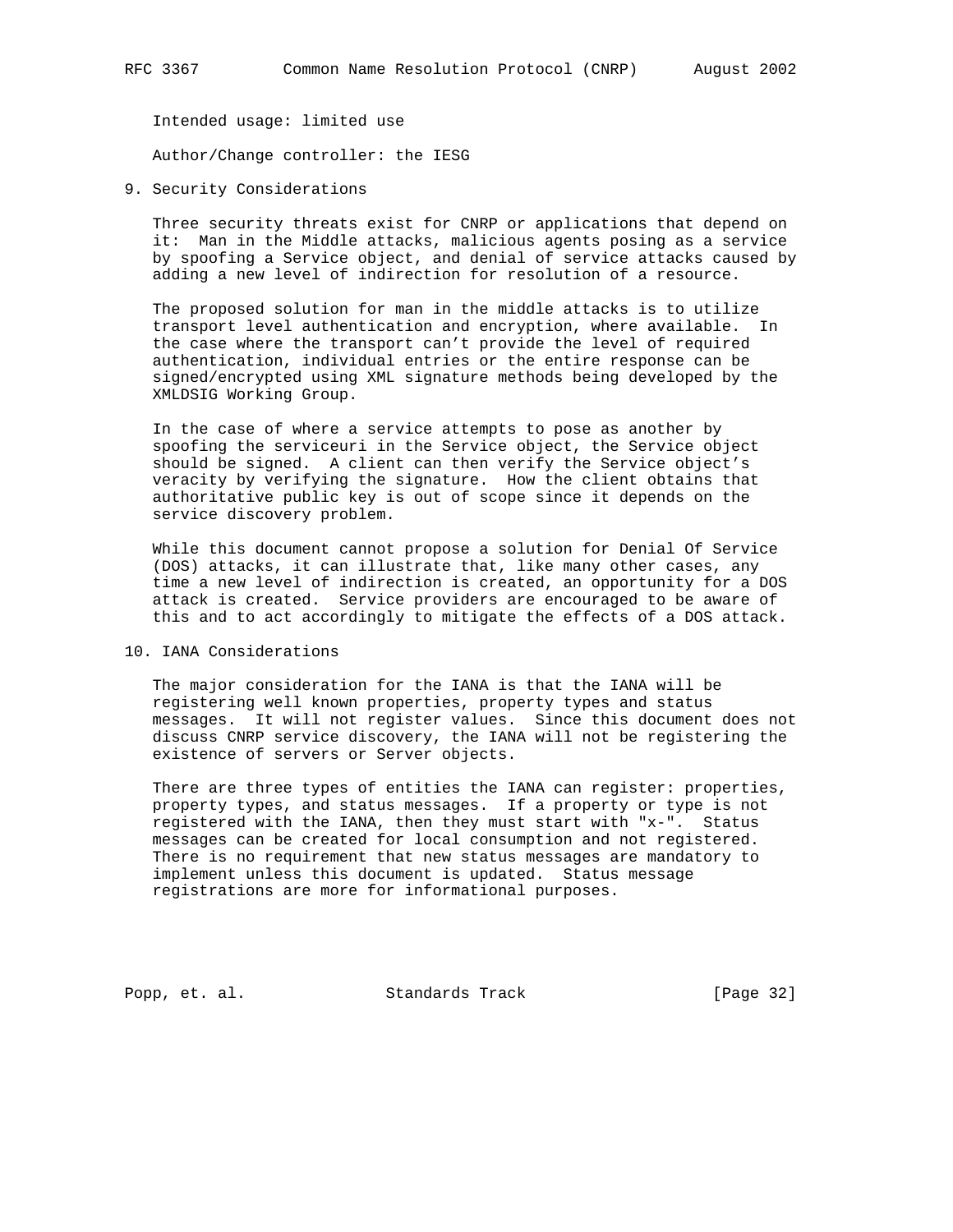The required information for the registration of a new property is the property's name, its default type, and a general description. A new type requires the type's name, what properties it is valid for, and a description. A new status message requires the X.Y.ZZZ code and a brief description of the state being communicated.

 All properties, types and status messages are registered on a First Come First Served basis with no review by the IANA or any group of experts. The consensus opinion of the CNRP Working Group is that review of property registrations should occur once there is operational experience with the protocol and an actual need for the review. If, at some future date, this policy needs to change, this document will be updated.

 The property and type registration templates found in Appendix A should be registered by the IANA at publication time of this document.

 The IANA is also directed to register the Media Type specified in Section 8.

# References

- [1] United States, "North American Industry Classification System", January 1997, <http://www.census.gov/epcd/www/naics.html>.
- [2] Fielding, R., Gettys, J., Mogul, J., Frystyk, H., Masinter, L., Leach, P. and T. Berners-Lee, "Hypertext Transfer Protocol -- HTTP/1.1", RFC 2616, June 1999.
- [3] Berners-Lee, T., Fielding, R. and L. Masinter, "Uniform Resource Identifiers (URI): Generic Syntax", RFC 2396, August 1998.
- [4] Alvestrand, H., "Tags for the Identification of Languages", RFC 1766, March 1995.
- [5] Moats, R., "URN Syntax", RFC 2141, May 1997.
- [6] Murata, M., St. Laurent, S. and D. Kohn, "XML Media Types", RFC 3023, January 2001.
- [7] Bradner, S., "Key words for use in RFCs to Indicate Requirement Levels", BCP 14, RFC 2119, March 1997.
- [8] Bray, T., Paoli, J. and C. Sperberg-McQueen, "Extensible Markup Language (XML) 1.0", February 1998.

Popp, et. al. Standards Track [Page 33]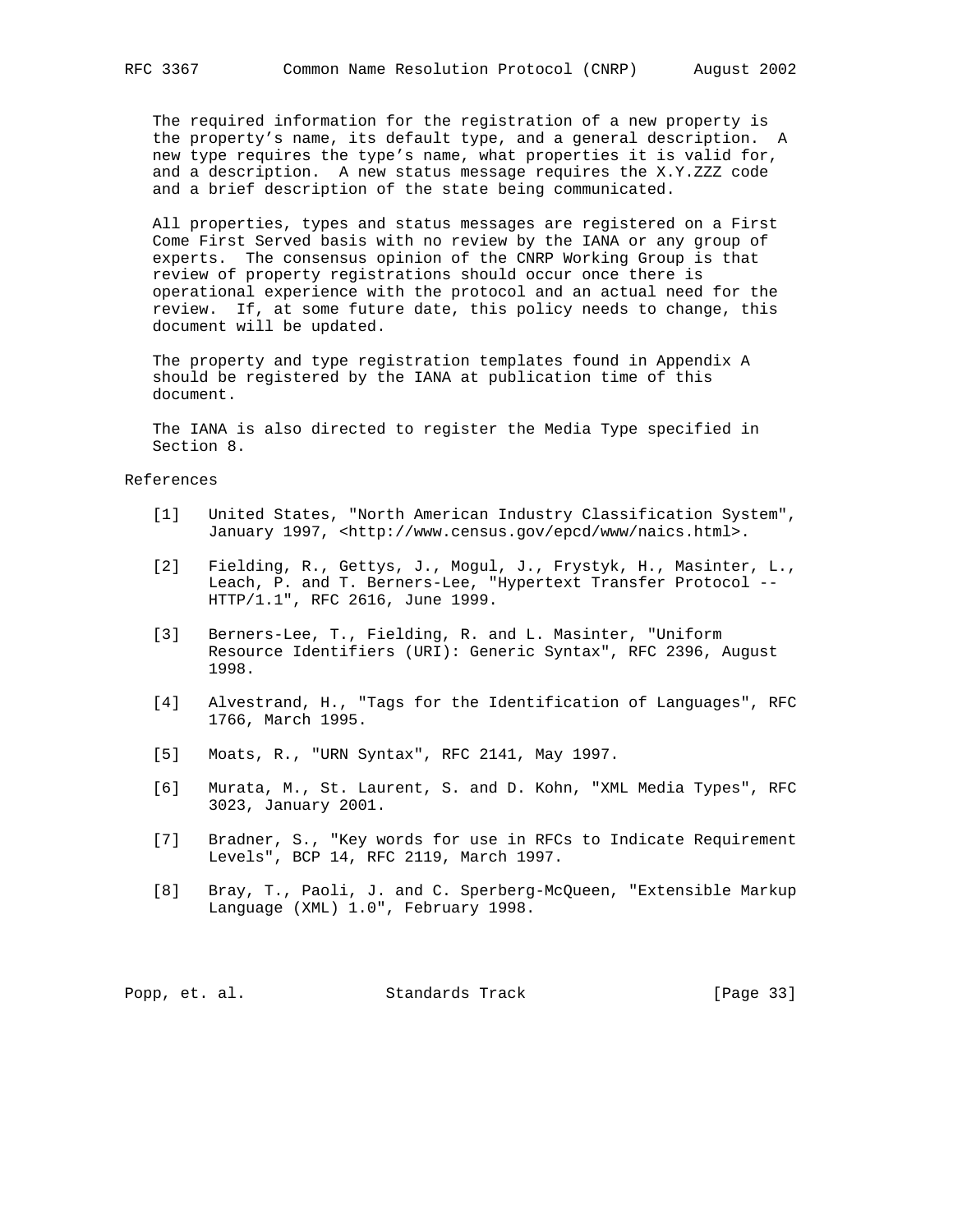- [9] Mealling, M., "The 'go' URI Scheme for the Common Name Resolution Protocol", RFC 3368, August 2002.
- [10] Vaudreuil, G., "Enhanced Mail System Status Codes", RFC 1893, January 1996.
- [11] "Country and Region Codes", ISO 3166, January 1996.

Popp, et. al. Standards Track [Page 34]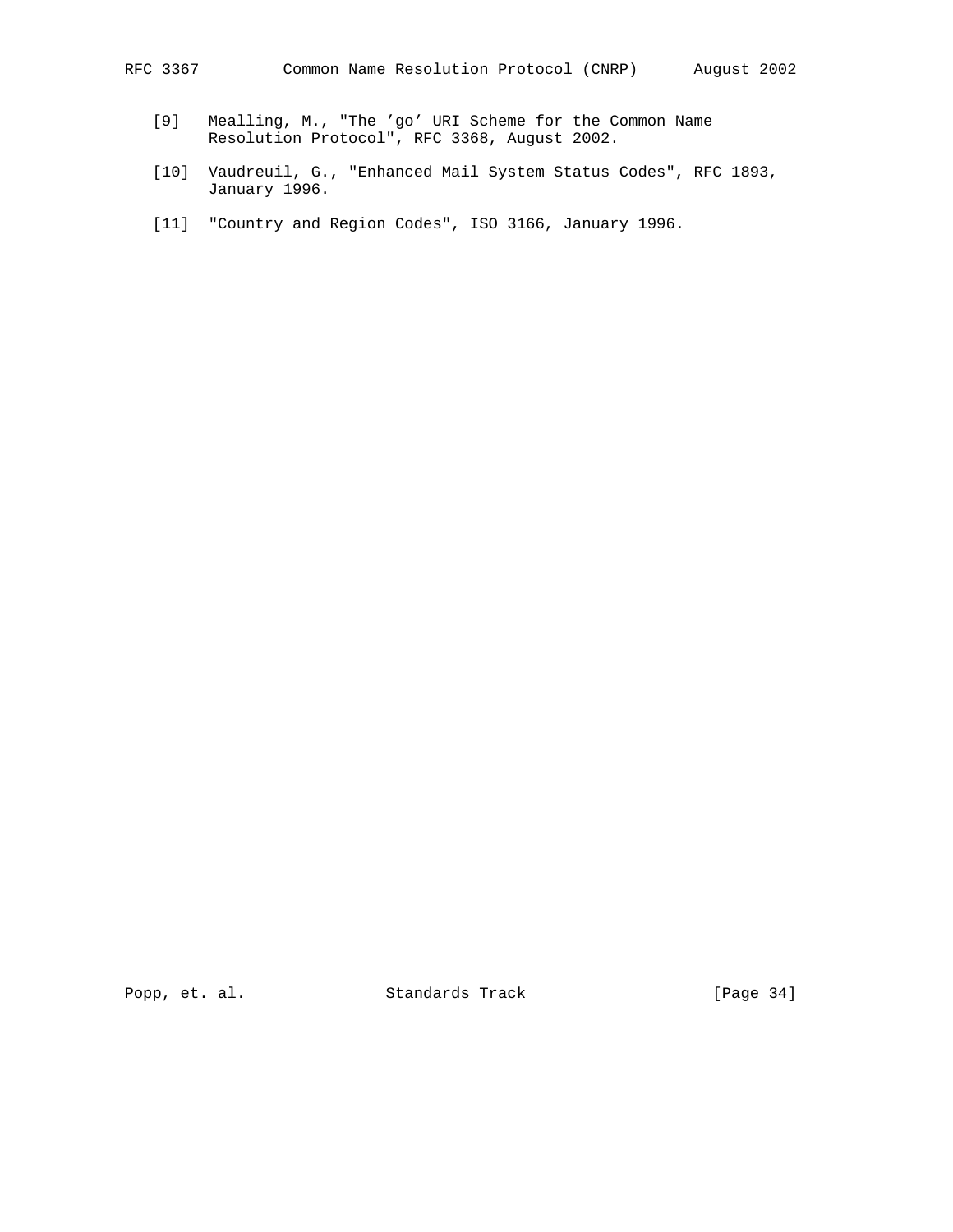Appendix A. Well Known Property and Type Registration Templates

A.1 Properties

 Property Name: geography Default Type: iso3166-1 Description: A geographic location

 Property Name: language Default Type: rfc1766 Description: A language specification

 Property Name: category Default Type: freeform Description: A node in some system of semantic relationships that is considered relevant to the common-name.

 Property Name: range Default Type: range Description: A range given in the format " $x, y$ " where  $x$  is the starting point and y is the length. This property is used by the client to tell the server that is is requesting a subrange of the results.

 Property Name: dataseturi Default Type: uri Description: A URI used to disambiguate between two Datasets offered by the same Service.

A.2 Types

 Type: freeform Property: category Description: The value is to be interpreted by the server the best way it knows how. This value has no defined structure.

Popp, et. al. Standards Track [Page 35]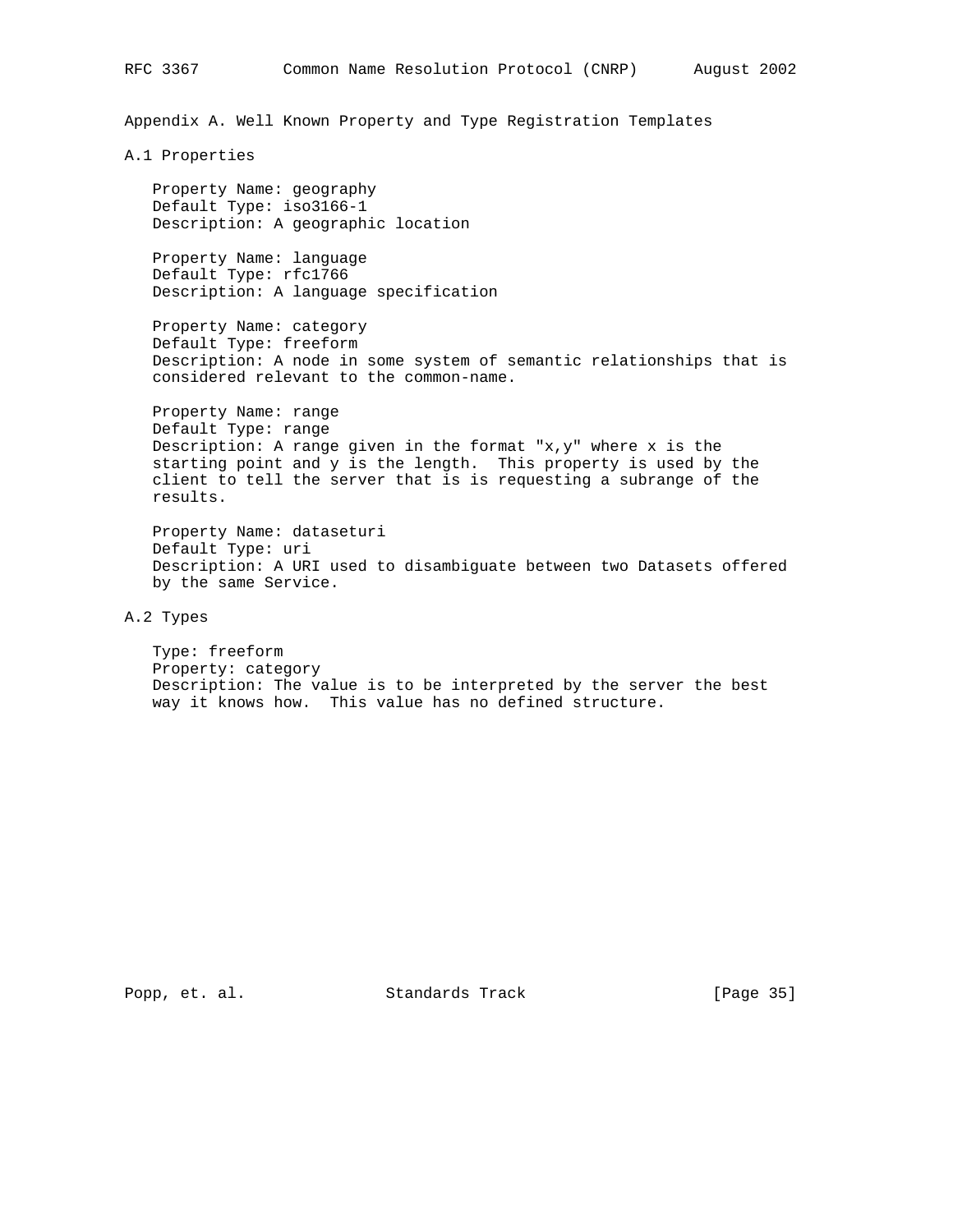Type: freeform Property: geography Description: The value is to be interpreted by the server the best way it knows how. This value has no defined structure.

 Type: freeform Property: language Description: The value is to be interpreted by the server the best way it knows how. This value has no defined structure.

 Type: iso3166-2 Property: geography Description: The combination of country and sub-region codes found in ISO 3166-2 [11].

 Type: iso3166-1 Property: Geography Description: Country Codes found in ISO 3166-1 [11].

 Type: postalcode Property: Geography Description: A postal code that is valid for some region. A good example is the Zip code system used in the US.

 Type: lat-long Property: Geography Description:

> Values for latitude and longitude shall be expressed as decimal fractions of degrees. Whole degrees of latitude shall be represented by a two-digit decimal number ranging from 0 through 90. Whole degrees of longitude shall be represented by a decimal number ranging from 0 through 180. When a decimal fraction of a degree is specified, it shall be separated from the whole number of degrees by a decimal point. Decimal fractions of a degree may be expressed to the precision desired.

> Latitudes north of the equator shall be specified by a plus sign (+), or by the absence of a minus sign (-), preceding the designating degrees. Latitudes south of the Equator shall be designated by a minus sign (-) preceding the two digits designating degrees. A point on the Equator shall be assigned to the Northern Hemisphere.

 Longitudes east of the prime meridian shall be specified by a plus sign (+), or by the Longitudes west of the meridian shall be designated by minus sign (-) preceding the digits designating degrees. A point on the prime meridian shall be assigned to the

Popp, et. al. Standards Track [Page 36]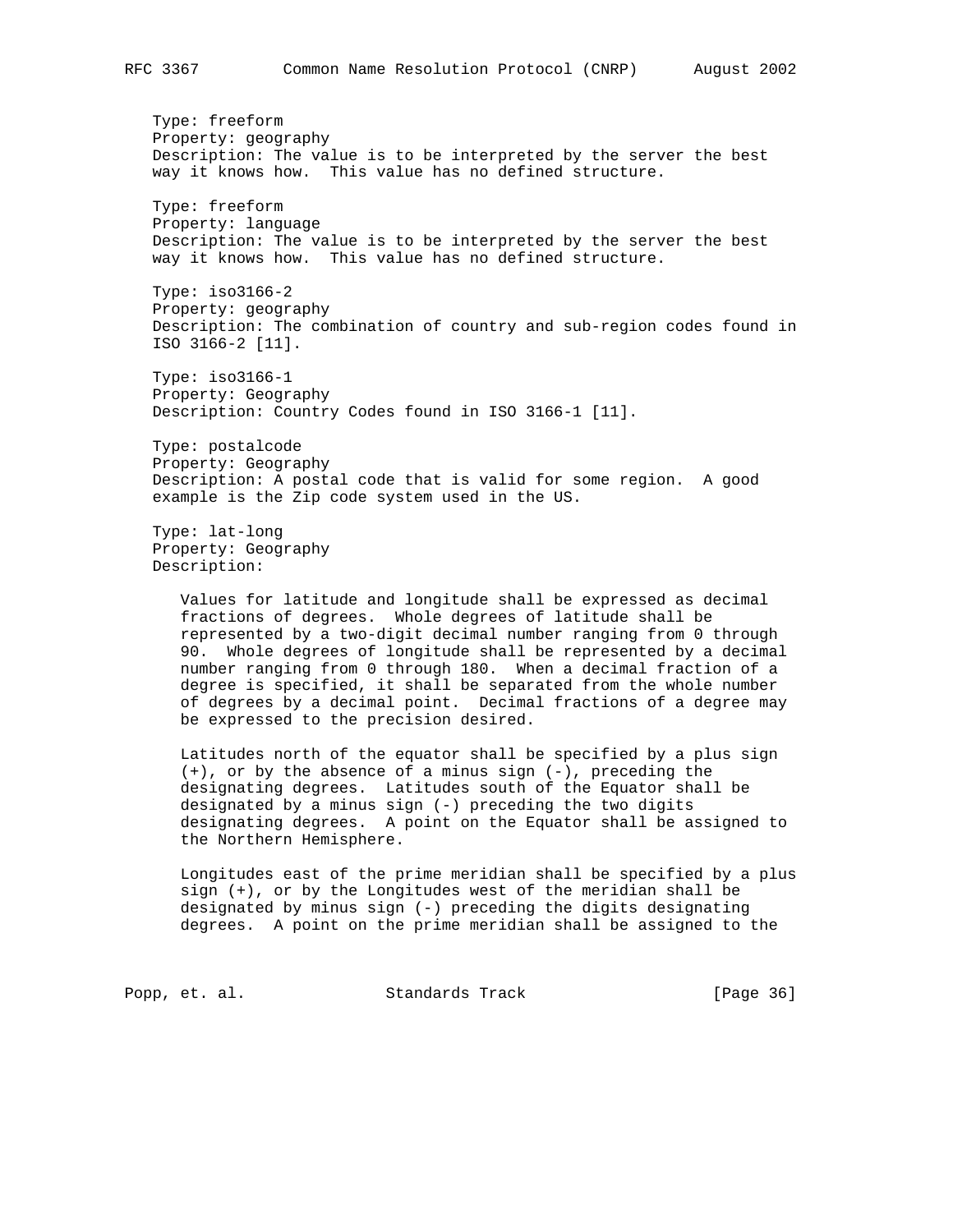Eastern Hemisphere. A point on the 180th meridian shall be assigned to the Western Hemisphere. One exception to this last convention is permitted. For the special condition of describing a band of latitude around the earth, the East Bounding Coordinate data element shall be assigned the value +180 (180) degrees.

 Any spatial address with a latitude of +90 (90) or -90 degrees will specify the position at the North or South Pole, respectively. The component for longitude may have any legal value.

 With the exception of the special condition described above, this form is specified in Department of Commerce, 1986, Representation of geographic point locations for information interchange (Federal Information Processing Standard 70-1): Washington, Department of Commerce, National Institute of Standards and Technology.

```
 DEGREES = *PLUSMINUS DIGITS '.' DIGITS
PLUSMINUS = + | -
 DIGITS = DIGIT *DIGIT
DIGIT = 0 | 1 | 2 | 3 | 4 | 5 | 6 | 7 | 8 | 9
```
 Type: rfc1766 Property: Language Description: language codes as defined by RFC 1766 [4]

 Type: naics Property: Category Description: North American Industry Code System [1]

 Type: uri Property: dataseturi Description: A URI adhering to the 'absoluteURI' production of the Collected ABNF found in [3]

Appendix B. Status Codes

B.1 Level 1 (Informative) Codes

 1.0.0 -- Undefined Information This code is used for any non-categorizable and informative message. If, for example, the server wanted to tell the client that the systems administrator's cat has blue hair, then this code would be the appropriate place for this information.

Popp, et. al. Standards Track [Page 37]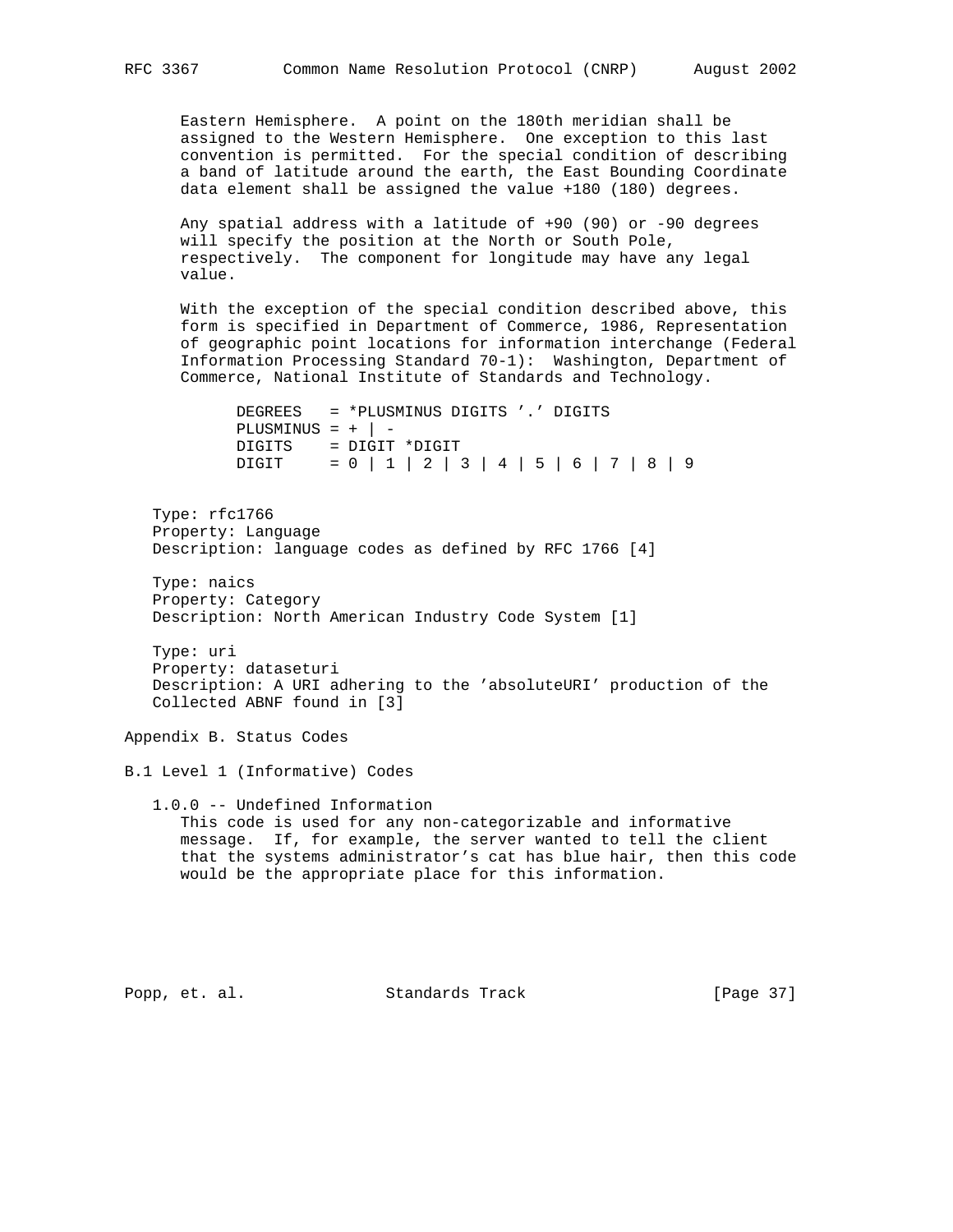1.1.0 -- Query related information This code is used for any informative information concerning the query that client sent. For example, "The query you sent was rather interesting!".

- 1.2.0 -- An informative message pertaining to the Service This message concerns the Service in the general sense.
- B.2 Level 2 (Success) Codes
	- 2.0.0 -- Something undefined succeeded There was success but the situation that this message concerns is undefined.
	- 2.1.0 -- Query succeeded

 The query succeeded. This message MUST be returned when there were no results that matched the query. I.e., the query was successfully handled and the correct set of results contained no resources or referrals. The lack of results is not an error but a successful statement about the common-name.

 Note: The apparent lack of 2.X.X level codes is caused by success usually being indicated not by a status message but by the server returning only the objects that the client requested.

- B.3 Level 3 (Partial Success) Codes
	- 3.0.0 -- Something undefined was only partially successful Some request by the client was only partially successful. The exact situation or cause of that partial failure is not defined.
	- 3.1.0 -- The query was only partially successful.
	- 3.1.1 -- The query contained invalid or unsupported properties The query contained invalid or unsupported property names, types or values. The invalid properties were ignored and the query processed.
	- 3.1.2 -- The XML was well formed but invalid The XML sent by the client was well formed but invalid. The server was smart enough to figure out what the client was talking about and return some results.

Popp, et. al. Standards Track [Page 38]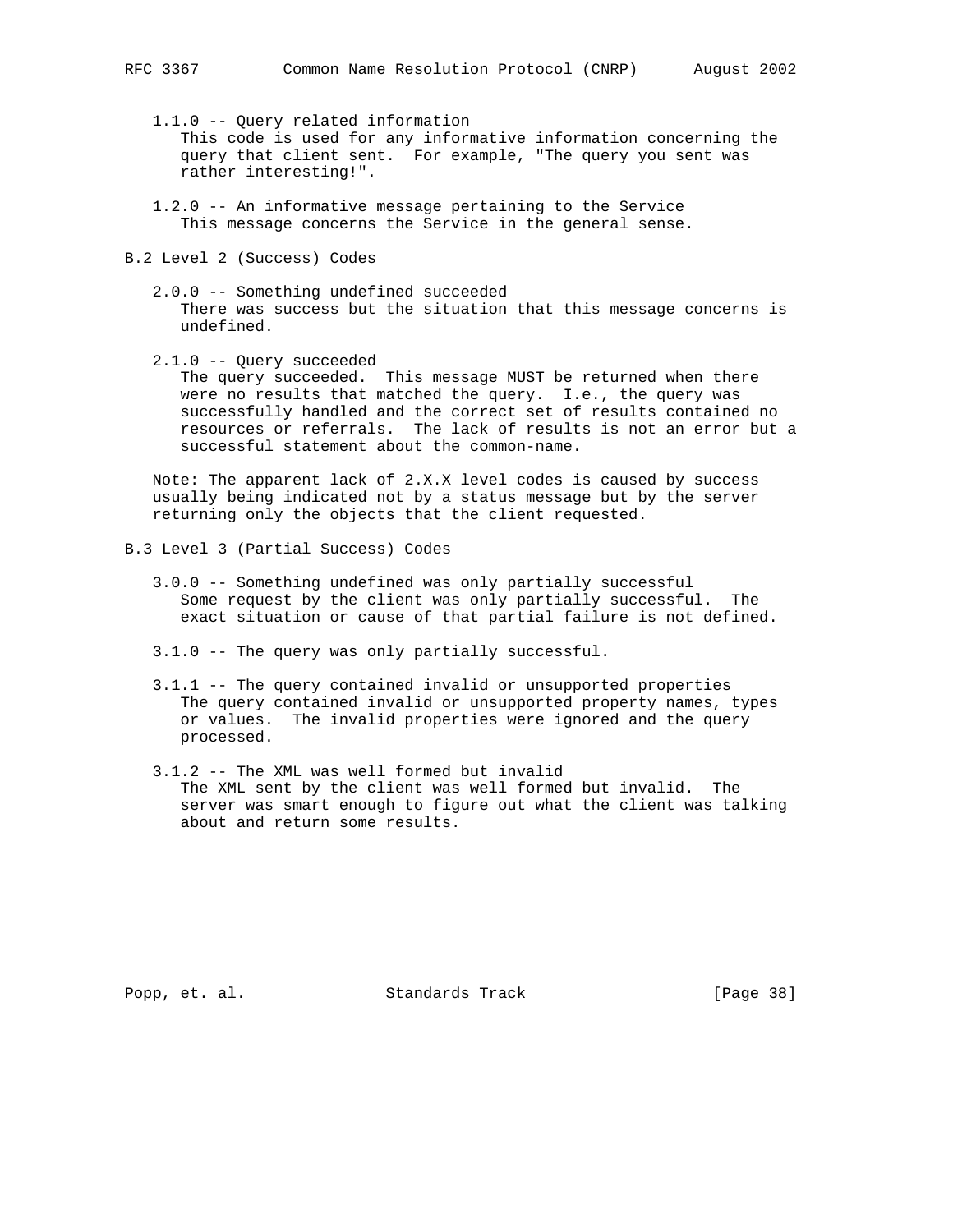3.1.3 Server does not support datasets

 This status should be generated by servers that do not handle datasets. A server can send this status message at any time, but it especially useful for when a server receives a query from a client that contains a dataseturi. In this case and if the client is doing rigorous loop detection, the client should consider this entire service to have been visited.

 3.1.4 The first dataset in the list of datasets you gave in the query was the only one used.

 This status message is used by a server to indicate the situation where a client has included several dataseturis in its query and the server can only support one at a time. In this case the server is explicitly stating that it used the first dataseturi only. The client should consider that only the first dataseturi specified was processed correctly. The client should consider that the remaining datasets in the query were ignored completely.

 They would need to be sent individually as referrals if the client really cares about those results. Only the first serviceuri/dataseturi pair should be marked as visited if loop detection is being handled.

3.1.5 This dataset not supported.

 This message is used to indicate that a specific dataseturi sent in a query by a client is not supported by the server. This serviceuri/dataseturi pair should be considered as visited by the client. If this message is sent in reply to a query specifying multiple datasets, the client should behave the same as if it received the 3.1.3 message from above. It should be considered bad form for a server to send this status message back in response to a query with multiple datasets because it is ambiguous.

- 3.2.0 -- The server caused a partially successful event Due to some internal server error, the results returned were incomplete.
- 3.2.1 -- Some referral server was unavailable This status message is used to denote that one or more of the referral services that are normally queried was unavailable. Results were generated, but they may not be representative of a complete answer.

Popp, et. al. Standards Track [Page 39]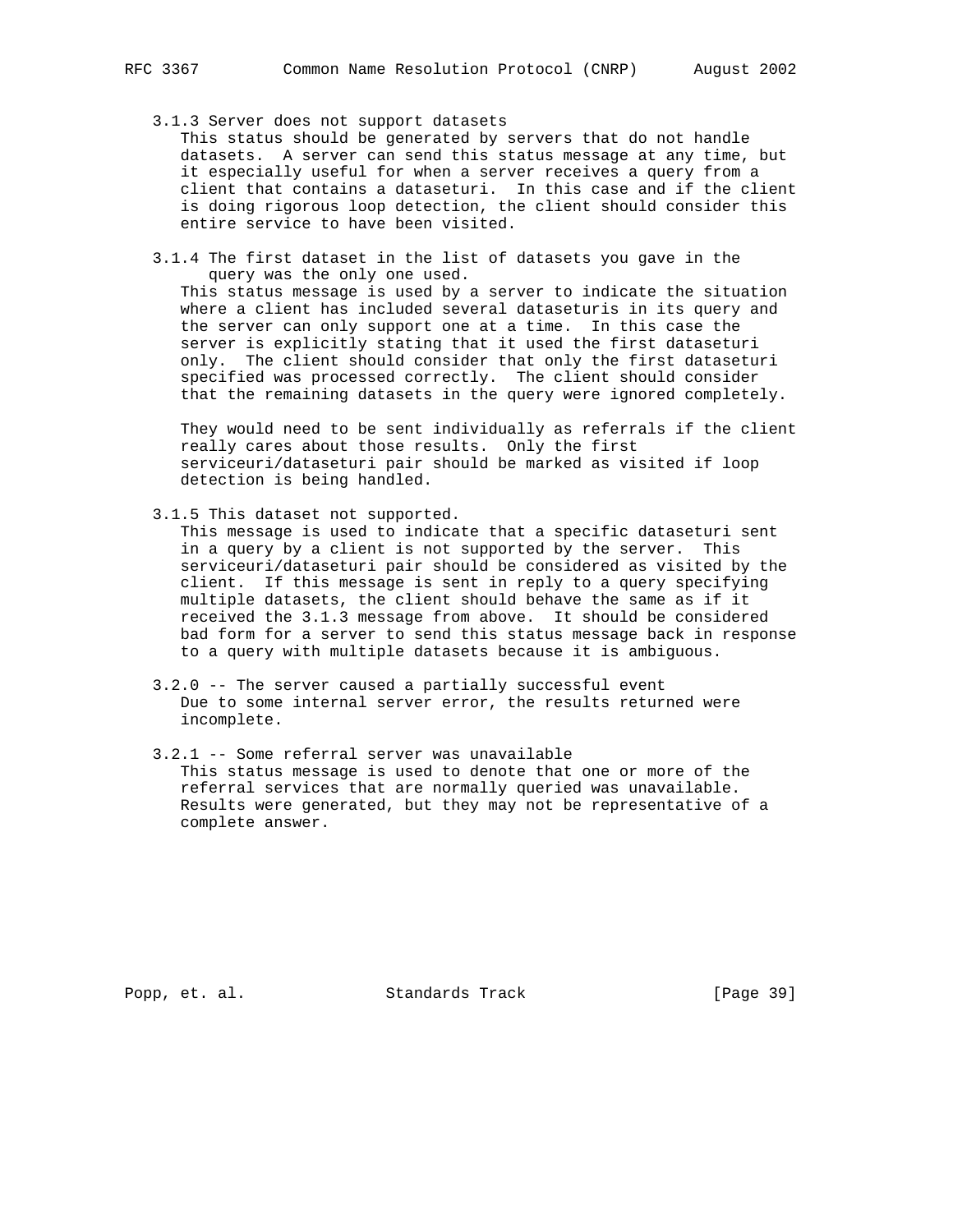```
RFC 3367 Common Name Resolution Protocol (CNRP) August 2002
B.4 Level 4 (Transient Failure) Codes
    4.0.0 -- Something undefined caused a persistent transient failure.
    4.1.0 -- There was an error in the query that made it unable to be
             interpreted.
    4.2.0 -- The query was to complex
       The query as specified was too complex for this Service to handle.
    4.2.1 -- The Service was too busy
      Due to resource constraints, the entire service is too busy to
      handle requests. This means that any of the Servers cooperating
       in providing this Service would have also returned this same
      message.
    4.2.2 -- The Server is in maintenance
       This server is now in maintenance mode. Try another server from
       this service or try again at a later time.
    4.2.3 -- The Server had an internal error
       There was an internal error that caused the server to fail
      completely.
B.5 Level 5 (Permanent Failures) Codes.
    5.0.0 -- Something undefined caused a permanent failure.
    5.1.0 -- The query permanently failed.
    5.2.0 -- The service had a permanent failure.
    5.2.1 -- This Service is no longer available.
       This Service has decided to no longer make itself available.
    5.2.2 -- The Server had a permanent failure.
```
service.

Popp, et. al. Standards Track [Page 40]

This server has permanently failed. Try another server from this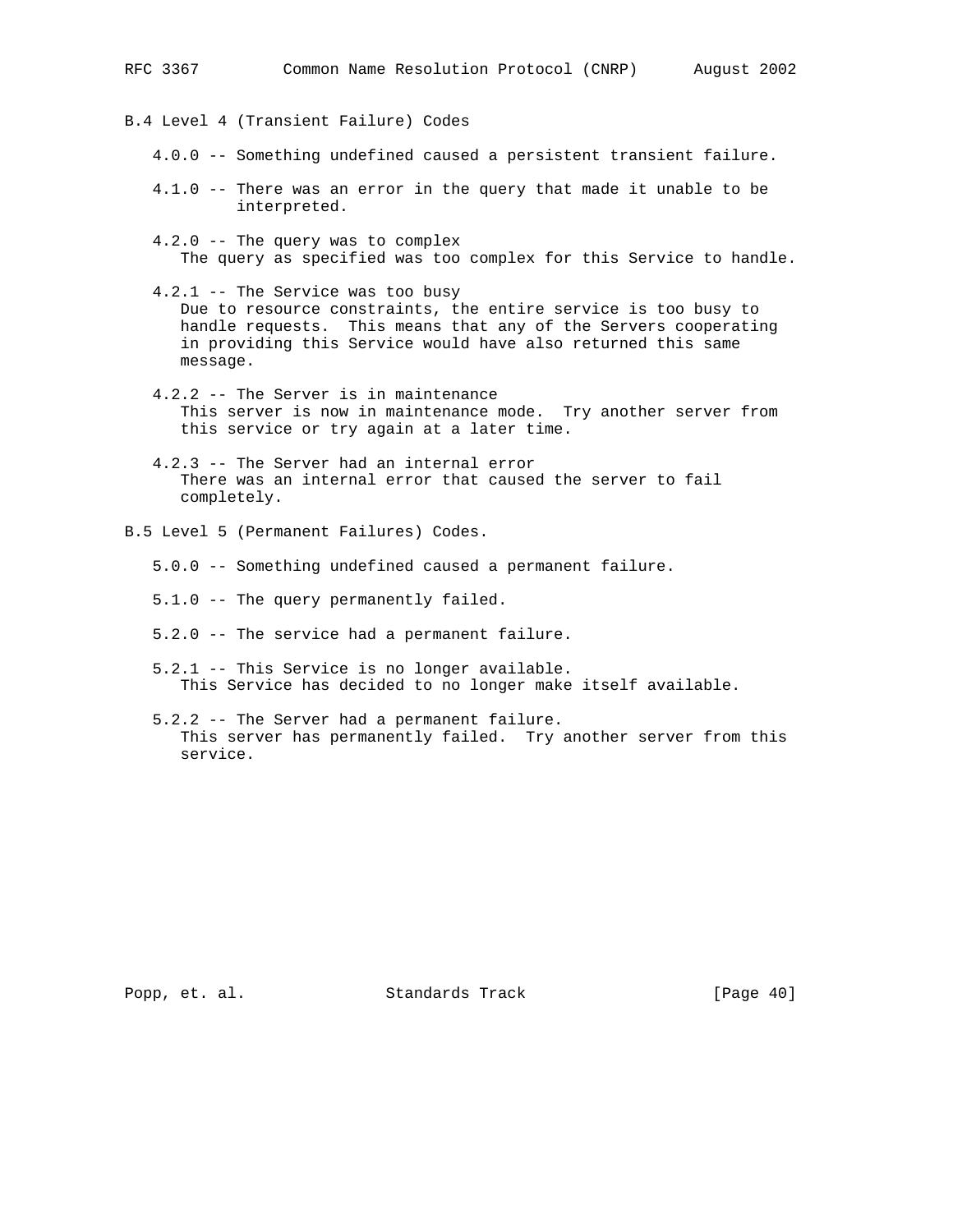Authors' Addresses

 Nico Popp VeriSign, Inc. 487 East Middlefield Road Mountain View, CA 94043

 Phone: (650) 426-3291 EMail: npopp@verisign.com

 Michael Mealling VeriSign, Inc. 21345 Ridgetop Circle Sterling, VA 20166 US

EMail: michael@verisignlabs.com

 Marshall Moseley Netword, Inc. 702 Russell Avenue Gaithersburg, MD 20877-2606 US

 Phone: (240) 631-1100 EMail: marshall@netword.com

Popp, et. al. Standards Track [Page 41]